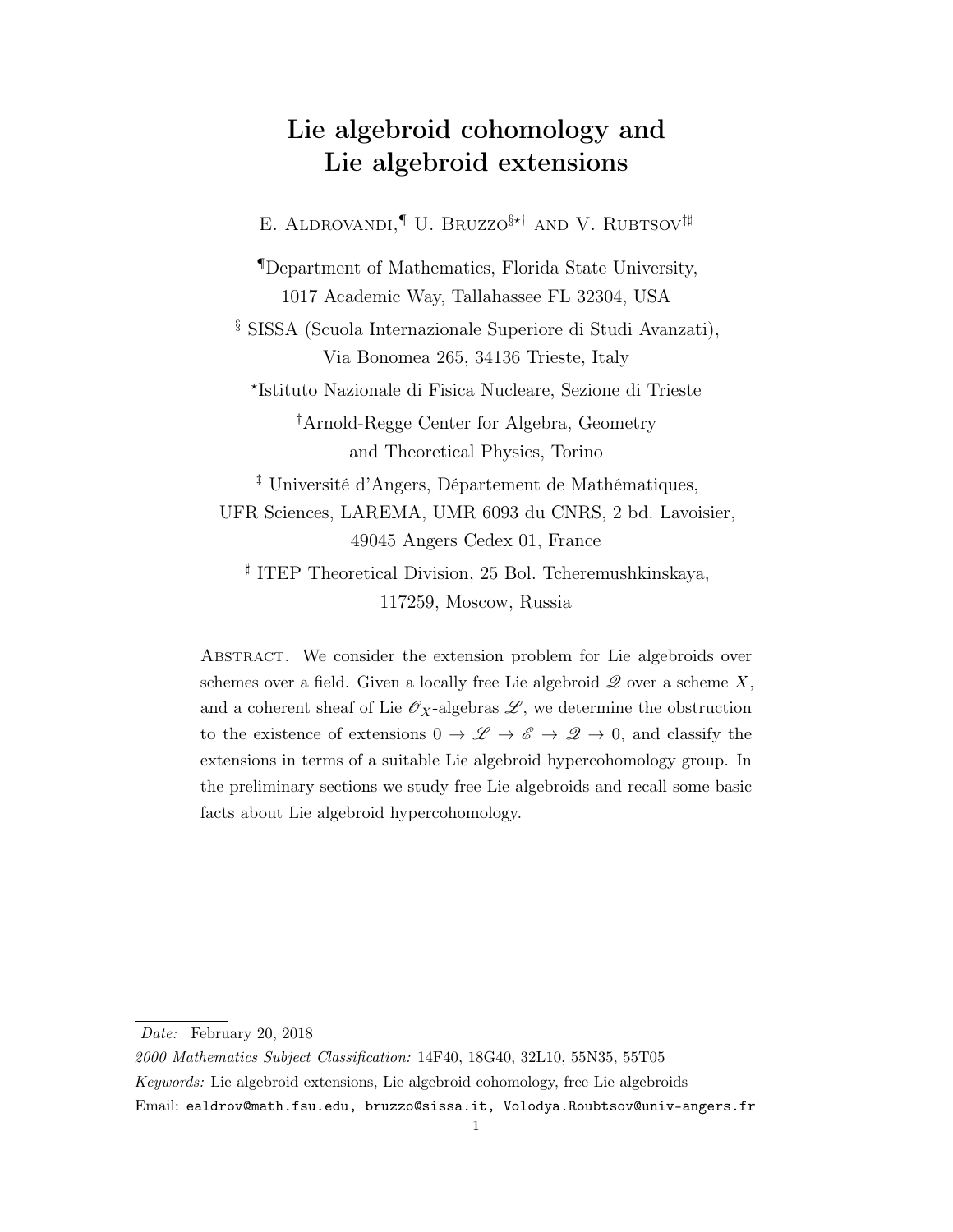#### **CONTENTS**

|            | 1. Introduction                             | $\mathcal{D}_{\mathcal{L}}$ |
|------------|---------------------------------------------|-----------------------------|
|            | 2. Lie algebroids and their hypercohomology | 4                           |
|            | 3. Free Lie algebroids                      | 12                          |
|            | 4. Abelian extensions of Lie algebroids     | 19                          |
|            | 5. Nonabelian extensions                    | 19                          |
| References |                                             | 26                          |

## 1. INTRODUCTION

<span id="page-1-0"></span>Let X be a noetherian separated scheme over a field k. Let  $\mathscr Q$  be a locally free Lie algebroid on X, and  $\mathscr L$  a coherent sheaf of Lie  $\mathscr O_X$ -algebras (definitions will be given in Section [2\)](#page-3-0). An exact sequence of Lie algebroids

<span id="page-1-1"></span>
$$
0 \to \mathcal{L} \to \mathcal{E} \to \mathcal{Q} \to 0 \tag{1}
$$

is called an extension of  $\mathscr Q$  by  $\mathscr L$ . Any such extension defines a morphism  $\alpha: \mathscr Q \to$  $\mathcal{O}ut(\mathcal{L})$ , where  $\mathcal{O}ut(\mathcal{L})$  is the Lie algebroid of outer derivations of  $\mathcal{L}$ , by letting

$$
\alpha(x)(y) = \{x', y\}_{\mathscr{E}}
$$

where x' is any counterimage of x in  $\mathscr E$ . It also induces a representation of  $\mathscr Q$  on the centre  $Z(\mathscr{L})$  of  $\mathscr{L}$ , i.e., a morphism  $\alpha: \mathscr{Q} \to \mathscr{D}er(Z(\mathscr{L}))$ .

Any two extensions  $\mathscr{E}_1$ ,  $\mathscr{E}_2$  are considered to be equivalent if there is a morphism  $\mathscr{E}_1 \to \mathscr{E}_2$  such that the diagram



commutes.

In this paper we study the problem of finding extensions of Lie algebroids as in [\(1\)](#page-1-1) such that the induced  $\mathcal{Q}$ -module structure of  $Z(\mathcal{L})$  coincides with that defined by a given  $\alpha$ . This problem was already studied in [\[3\]](#page-25-1) by realizing the hypercohomology groups of a Lie algebroid in terms of Čech complexes. Here, following [\[2\]](#page-25-2), we adopt an intrinsic approach.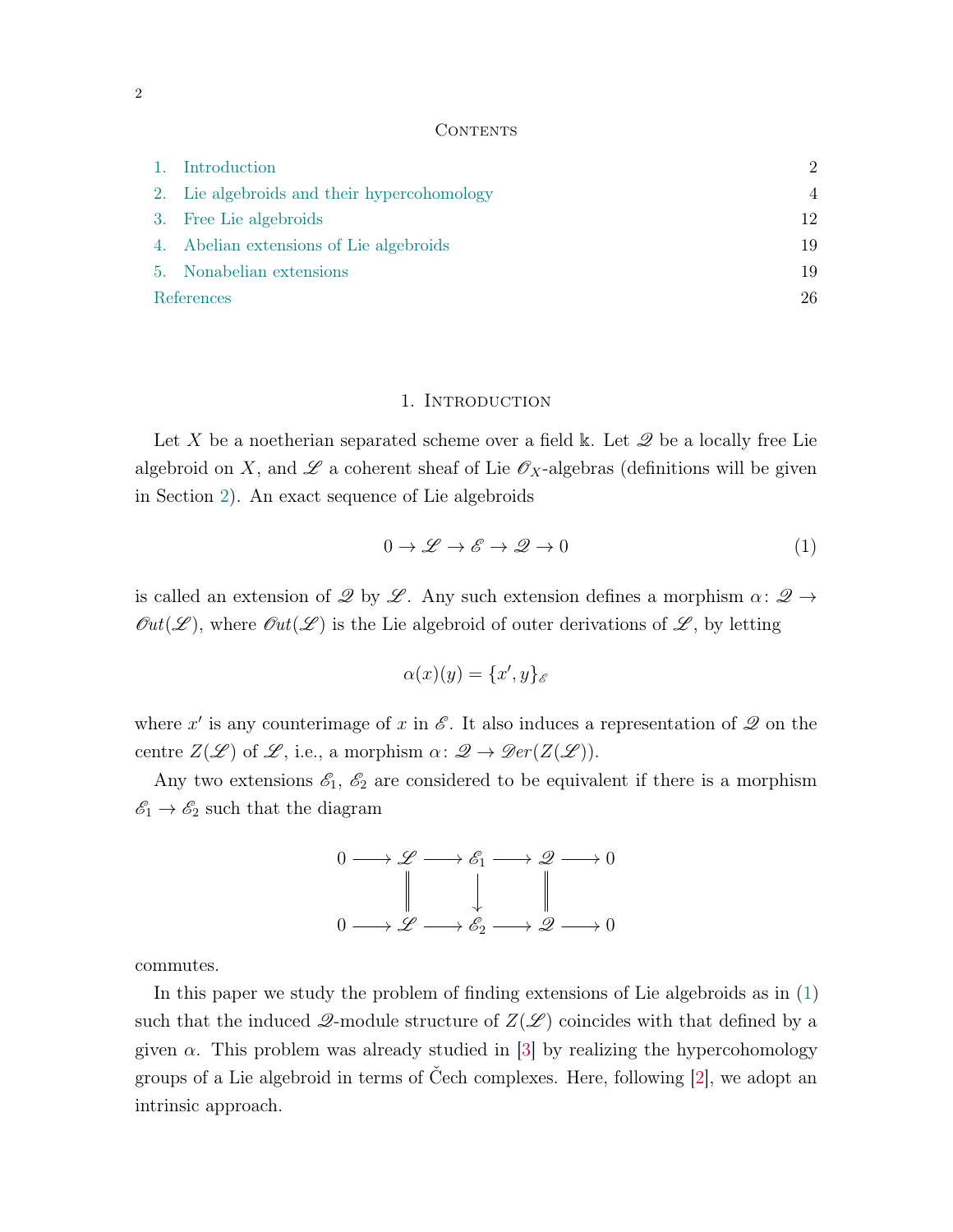If  $\mathscr L$  is abelian, the problem is unobstructed, as  $\alpha$  defines an action of  $\mathscr Q$  on  $\mathscr L$ , and one can define the semidirect product Lie algebroid

$$
\mathscr{E}=\mathscr{L}\rtimes_{\alpha}\mathscr{Q},
$$

where  $\mathscr{E} = \mathscr{L} \oplus \mathscr{Q}$  as  $\mathscr{O}_X$ -modules, with bracket

$$
\{(\ell, x), (\ell', x')\} = (\alpha(x)(\ell') - \alpha(x')(\ell), \{x, x'\})
$$

and anchor  $a: \mathscr{E} \to \mathscr{D}er(\mathscr{A})$  given by the anchor b of  $\mathscr{Q}$ , i.e.,  $a((\ell, x)) = b(x)$ . On the other hand, if  $\mathscr L$  is not abelian,  $\alpha$  does not define an action of  $\mathscr Q$  on  $\mathscr L$ , and the problem of finding an extension of  $\mathscr Q$  by  $\mathscr L$  is obstructed by a class  $ob(\alpha)$  in the group

$$
\mathbb{H}^{3}(\mathscr{Q};Z(\mathscr{L}))^{(1)}=\mathbb{H}^{3}(X,\sigma^{\geq 1}Z(\mathscr{L})\otimes\Lambda^{\bullet}\mathscr{Q}^{*}),
$$

i.e., the third hypercohomology group of a "sharp" truncation of the Chevalley-Eilenbergde Rham complex of  $\mathscr Q$  with coefficients in  $Z(\mathscr L)$ .

When the obstruction is zero (which, as we have seen, is always the case when  $\mathscr L$ is abelian), the equivalence classes of extensions of  $\mathscr Q$  by  $\mathscr L$ , inducing on  $Z(\mathscr L)$  the  $\mathscr{Q}$ -action given by  $\alpha$ , are classified by the group

$$
\mathbb{H}^{2}(\mathscr{Q};Z(\mathscr{L}))^{(1)}=\mathbb{H}^{2}(X,\sigma^{\geq 1}\mathscr{L}\otimes\Lambda^{\bullet}\mathscr{Q}^{*}).
$$

So we have the following theorem.

<span id="page-2-0"></span>**Theorem 1.1.** Given a locally free Lie algebroid  $\mathscr{Q}$ , a sheaf  $\mathscr{L}$  of finitely generated Lie  $\mathscr{O}_X$ -algebras, and a morphism  $\alpha: \mathscr{Q} \to \mathscr{O}\mathfrak{ut}(\mathscr{L})$ , the problem of finding an extension of  $\mathscr{Q}$  by  $\mathscr{L}$  inducing on  $Z(\mathscr{L})$  the  $\mathscr{Q}$ -action given by  $\alpha$  is obstructed by a class  $ob(\alpha) \in$  $\mathbb{H}^3(\mathscr{Q};Z(\mathscr{L}))^{(1)}$ . If  $\mathbf{ob}(\alpha)=0$ , the space of equivalence classes of extensions is a torsor over the group  $\mathbb{H}^2(\mathscr{Q};Z(\mathscr{L}))^{(1)}$ .

Remark 1.2. In the abelian case the space of equivalence classes of extensions is naturally identified with  $\mathbb{H}^2(\mathscr{Q};Z(\mathscr{L}))^{(1)}$ , with the zero element of the latter space being identified with the semidirect product extension.  $\Delta$ 

The contents of this paper are as follows. In Section [2](#page-3-0) we review the fundamentals about Lie algebroid cohomology, stressing a few facts that will be needed later on in the paper. Since some arguments will involve the use of free Lie algebroids, in Section [3](#page-11-0) we develop their basic theory. In Section [4](#page-18-0) we briefly treat the abelian case; the classification problem in this case fits into a general theory developed by van Osdol [\[20\]](#page-26-0). In Section [5](#page-18-1) we treat the nonabelian case. We first construct the obstruction to the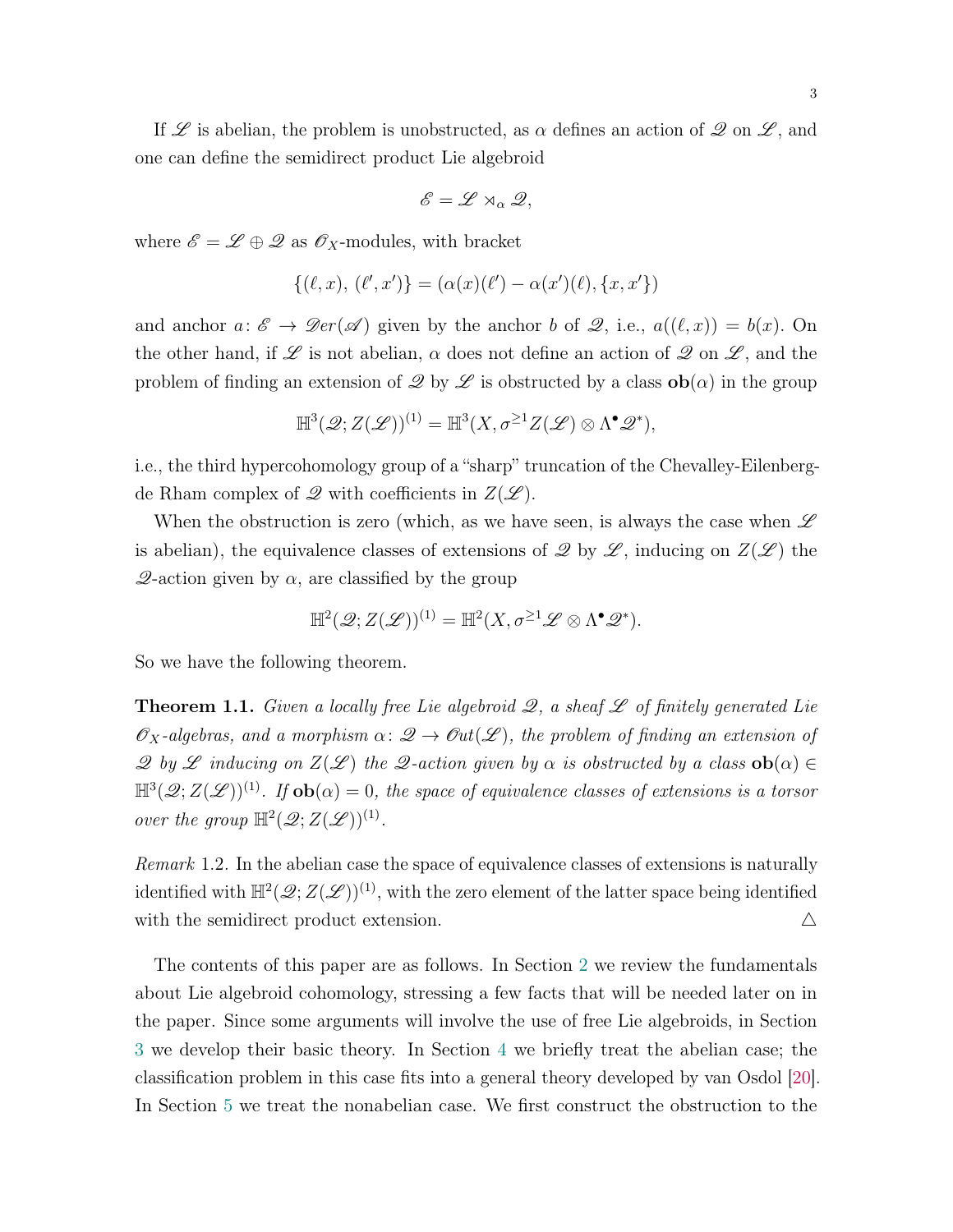extension problem for Lie algebroids, and then, assuming that the obstruction vanishes, we reduce the classification theorem to the abelian case.

Acknowledgements. We thank the referee for the very careful reading of the paper, and for suggestions which improved its presentation. Part of this research was carried out while U.B was visiting the Institute for Mathematical Sciences, National University of Singapore in 2016, and the Department of Mathematics of the University of Pennsylvania in 2017. We thank G. Powell and F. Sorrentino for useful discussions. This research was partly supported by INdAM-GNSAGA (also through its Visiting Professor Programme). U.B. is a member of VBAC. V.R's research is partly supported by RFBR's grant 15-01-05990A.

# 2. Lie algebroids and their hypercohomology

<span id="page-3-0"></span>In this section, basically following [\[18\]](#page-26-1) and [\[2\]](#page-25-2), we recall some basic facts about the cohomology of Lie-Rinehart algebras, and the hypercohomology of Lie algebroids over schemes.

<span id="page-3-1"></span>2.1. Lie-Rinehart algebras. As Lie algebroids are in a sense Lie-Rinehart algebras with coefficients, we start with some issues about Lie-Rinehart algebras.

Let A be a finitely generated commutative, associative unital algebra over a field k. A  $(k, A)$ -Lie-Rinehart algebra is a pair  $(L, a)$ , where L is an A-module equipped with a k-linear Lie algebra bracket  $\{ , \}$ , and  $a: L \to Der_{\mathbb{k}}(A)$  a representation of L in  $Der_{\mathbb{k}}(A)$  (the anchor) that satisfies the Leibniz rule

$$
\{s, ft\} = f\{s, t\} + a(s)(f) t
$$

where  $s, t \in L$  and  $f \in A$ .

We consider a useful class of Lie-Rinehart algebras. Let k be a field, and A a commutative associative algebra over k. Let  $V$  be a k-vector space, and define

$$
L=A\otimes_{\Bbbk}V.
$$

Let  $G^{\bullet}(L)$  be the graded algebra generated by L over A, with A in degree 0 and L in degree one. We have [\[6\]](#page-25-3)

Proposition 2.1. Lie-Rinehart algebra structures on L are in a one-to-one correspondence with degree -1, graded-symmetric k-Lie brackets on

$$
G^0(L) \oplus G^1(L) = A \oplus L
$$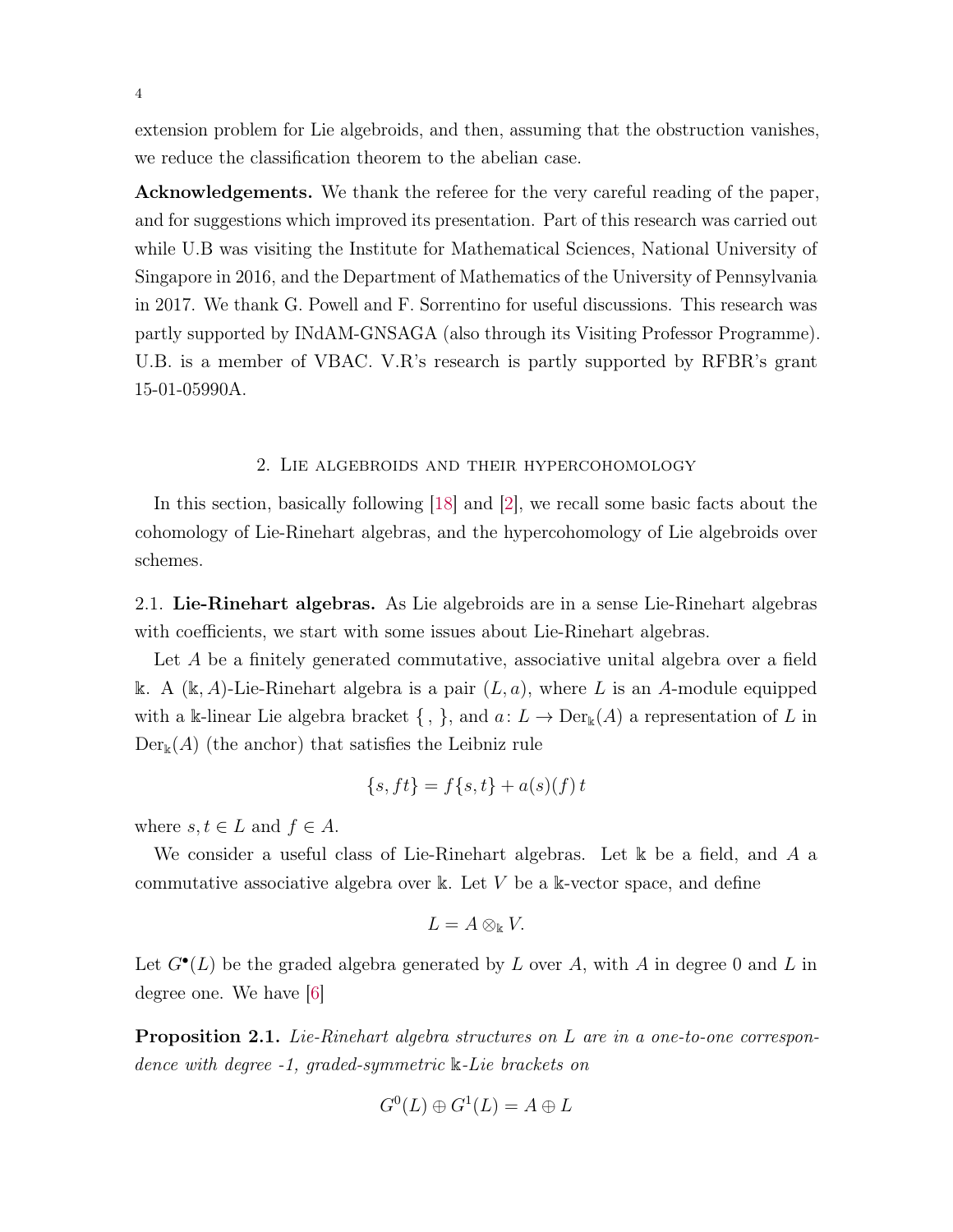that satisfy the Leibniz rule

$$
[\alpha s, s'] = \alpha[s, s'] + [\alpha, s']s
$$

for  $\alpha \in A$ ,  $s, s' \in L$ .

Note that the bracket is required to satisfy a graded Jacobi identity, which implies the usual Jacobi identity for  $L$ . Moreover, the anchor of  $L$  is given by the map

$$
a: L \to Der_{\mathbb{k}}(A), \qquad a(x)(\alpha) = [\alpha, x].
$$

A useful class of examples is provided by taking  $V = \mathfrak{g}$ , where  $\mathfrak{g}$  is a Lie algebra over k equipped with a k-Lie algebra homomorphism  $a: \mathfrak{g} \to \mathrm{Der}_{\mathbb{k}}(A)$  (the Lie-Rinehart algebras obtained in this way are called transformation Lie-Rinehart algebras [\[14\]](#page-26-2)). The bracket on  $G^0(L) \oplus G^1(L)$  is defined as

$$
[\alpha \otimes \xi, \beta] = \alpha a(\xi)(\beta)
$$

$$
[\alpha \otimes \xi, \beta \otimes \eta] = \alpha \beta [\xi, \eta] + \alpha a(\xi)(\beta) \eta - \beta a(\eta)(\alpha) \xi
$$

for  $\alpha, \beta \in A$ ,  $\xi, \eta \in \mathfrak{g}$ . (Note that the bracket of two elements in  $G^0(L)$  is always zero as the bracket is supposed to have degree  $-1$ .) The anchor  $a<sub>L</sub>$  of L is given by

$$
a_L(\alpha \otimes \xi)(\beta) = \alpha a(\xi)(\beta).
$$

2.2. Lie algebroid cohomology. We consider now Lie algebroids. All schemes will be noetherian. Let X be a separated scheme over a field  $\Bbbk$  (the same results hold in the holomorphic category). We shall denote by  $\mathscr{O}_X$  the sheaf of regular functions on X, by  $\mathbb{k}_X$  the constant sheaf on X with stalk k, and by  $\Theta_X$  the tangent sheaf of X (the sheaf of derivations of the structure sheaf  $\mathcal{O}_X$ , which is a sheaf of  $\mathbb{k}_X$ -Lie algebras. A Lie algebroid  $\mathscr C$  on X is a coherent  $\mathscr O_X$ -module  $\mathscr C$  equipped with:

- a k-linear Lie bracket defined on sections of  $\mathscr{C}$ , satisfying the Jacobi identity;
- a morphism of  $\mathscr{O}_X$ -modules  $a: \mathscr{C} \to \Theta_X$ , called the *anchor* of  $\mathscr{C}$ , which is also a morphism of sheaves of k-Lie algebras.

The Leibniz rule

$$
\{s, ft\} = f\{s, t\} + a(s)(f) t
$$

is required to hold for all sections s, t of  $\mathscr C$  and f of  $\mathscr O_X$  (actually the Leibniz rule and the Jacobi identity imply that the anchor is a morphism of  $k_X$ -Lie algebras).

A morphism  $(\mathscr{C}, a) \to (\mathscr{C}', a')$  of Lie algebroids defined over the same scheme X is a morphism of  $\mathscr{O}_X$ -modules  $f: \mathscr{C} \to \mathscr{C}'$ , which is compatible with the brackets defined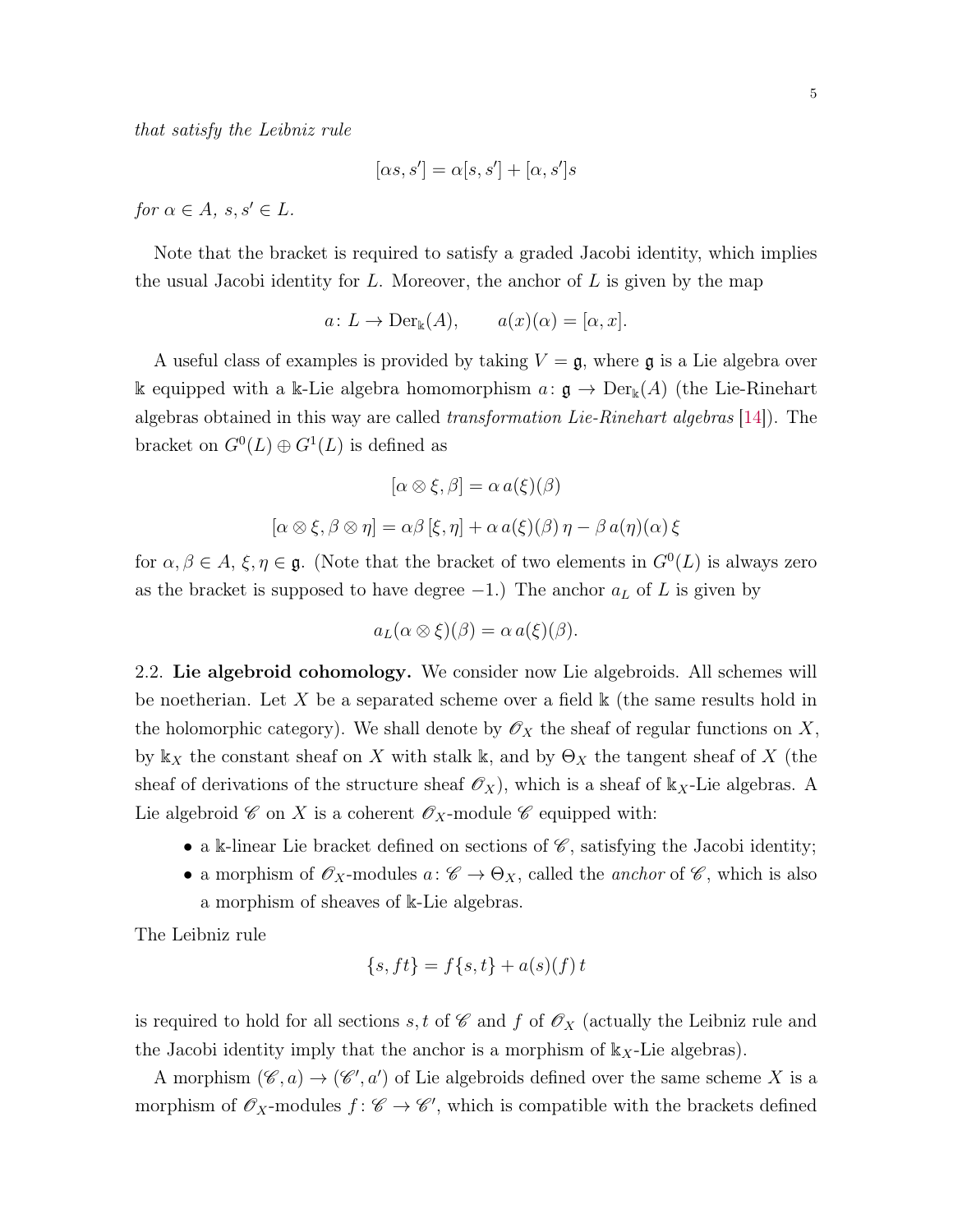in  $\mathscr C$  and in  $\mathscr C'$ , and such that  $a' \circ f = a$ . Note that this implies that the kernel of a morphism of Lie algebroids has a trivial anchor, i.e., it is a sheaf of  $\mathscr{O}_X$ -Lie algebras.

**Definition 2.2.** A representation of a Lie algebroid  $\mathscr C$  is a pair  $(\mathscr M, \rho)$ , where  $\mathscr M$  is a coherent  $\mathscr{O}_X$ -module, and  $\rho$  is an  $\mathscr{O}_X$ -linear morphism  $\mathscr{C} \to \text{End}_{\mathbb{k}}(\mathscr{M})$  satisfying the condition

$$
\rho(x)(fm) = f\rho(x)(m) + a(x)(f) m
$$

for all sections f, x and m of  $\mathcal{O}_X$ ,  $\mathcal{C}$  and  $\mathcal{M}$ , respectively.

A representation  $\mathscr M$  of  $\mathscr C$  will also be called a  $\mathscr C$ -module. We shall denote by  $\text{Rep}(\mathscr C)$ the category of representations of a Lie algebroid  $\mathscr{C}$ . Given a representation  $(\mathscr{M}, \rho)$ , we define the *invariant submodule*  $\mathcal{M}^{\mathcal{C}}$  of  $\mathcal{M}$  as the sheaf of  $k_X$ -modules

$$
\mathcal{M}^{\mathscr{C}}(U) = \{ m \in \mathscr{M}(U) \, | \, \rho(\mathscr{C})(m) = 0 \}.
$$

This is an  $\mathscr{O}_X$ -module when the anchor of  $\mathscr{C}$  is trivial. In general, this defines a functor

$$
(-)^{\mathscr{C}}\colon \operatorname{Rep}(\mathscr{C}) \to \Bbbk_X\text{-mod}.
$$

Assuming that  $\mathscr C$  is locally free, we introduce the *Chevalley-Eilenberg-de Rham* complex of C with coefficients in a representation  $(\mathcal{M}, \rho)$ , which is a sheaf of differential graded algebras. This is  $\mathscr{M} \otimes_{\mathscr{O}_X} \Lambda^{\bullet}_{\mathscr{C}}$  $\bullet_{\mathscr{O}_X}\mathscr{C}^*$  as a sheaf of  $\mathscr{O}_X\text{-modules},$  with a product given by the wedge product, and a k-linear differential  $d_{\mathscr{C}}: \mathscr{M} \otimes_{\mathscr{O}_X} \Lambda^{\bullet}_{\mathscr{C}}$  $\begin{array}{c} \bullet\ \mathscr{C}_X \mathscr{C}^* \to \mathscr{M} \otimes_{\mathscr{O}_X} \Lambda_{\mathscr{O}_X}^{\bullet+1} \end{array}$  $\frac{\bullet + 1}{\mathscr{O}_X}$ defined by the formula

$$
(d_{\mathscr{C}}\xi)(s_1,\ldots,s_{p+1}) = \sum_{i=1}^{p+1} (-1)^{i-1} \rho(s_i)(\xi(s_1,\ldots,\hat{s}_i,\ldots,s_{p+1})) + \sum_{i
$$

for  $s_1, \ldots, s_{p+1}$  sections of  $\mathscr{C}$ , and  $\xi$  a section of  $\mathscr{M} \otimes_{\mathscr{O}_X} \Lambda^p_{\ell}$  $^p_{\mathscr{O}_X}\mathscr{C}^*.$ 

The hypercohomology of the complex  $(\mathcal{M} \otimes_{\mathscr{O}_X} \Lambda^{\bullet}_{\mathscr{E}})$  $\mathcal{C}_{\mathcal{S}_X}$  $\mathscr{C}^*, d_{\mathscr{C}}$ , denoted  $\mathbb{H}^{\bullet}(\mathscr{C}; \mathscr{M})$ , is called the Lie algebroid cohomology of  $\mathscr C$  with coefficients in  $(\mathscr M,\rho)$ . If X is affine, the hypercohomology  $\mathbb{H}^{\bullet}(\mathscr{C};\mathscr{M})$  reduces the cohomology of the  $(\mathbb{k}, \mathscr{O}_X(X))$ -Lie-Rinehart algebra  $\mathscr{C}(X)$  with coefficients in  $\mathscr{M}(X)$  [\[18\]](#page-26-1).

2.3. Cohomology of transformation Lie algebroids. <sup>[1](#page-5-0)</sup> If  $\mathscr L$  is a locally free sheaf of  $k_X$ -Lie algebras, and  $b: \mathscr{L} \to \mathscr{D}er_k(\mathscr{O}_X)$  is a morphism of Lie  $k_X$ -algebras, one can, in analogy with the case of Lie-Rinehart algebras, define the transformation Lie algebroid  $\mathscr{C} = \mathscr{O}_X \otimes_{\Bbbk} \mathscr{L}$ , with anchor  $a(f \otimes \xi) = f \otimes b(\xi)$ . Let  $\mathscr{M}$  be a representation

<span id="page-5-0"></span><sup>&</sup>lt;sup>1</sup>This section is not used elsewhere in this paper. We record it here for the sake of completeness.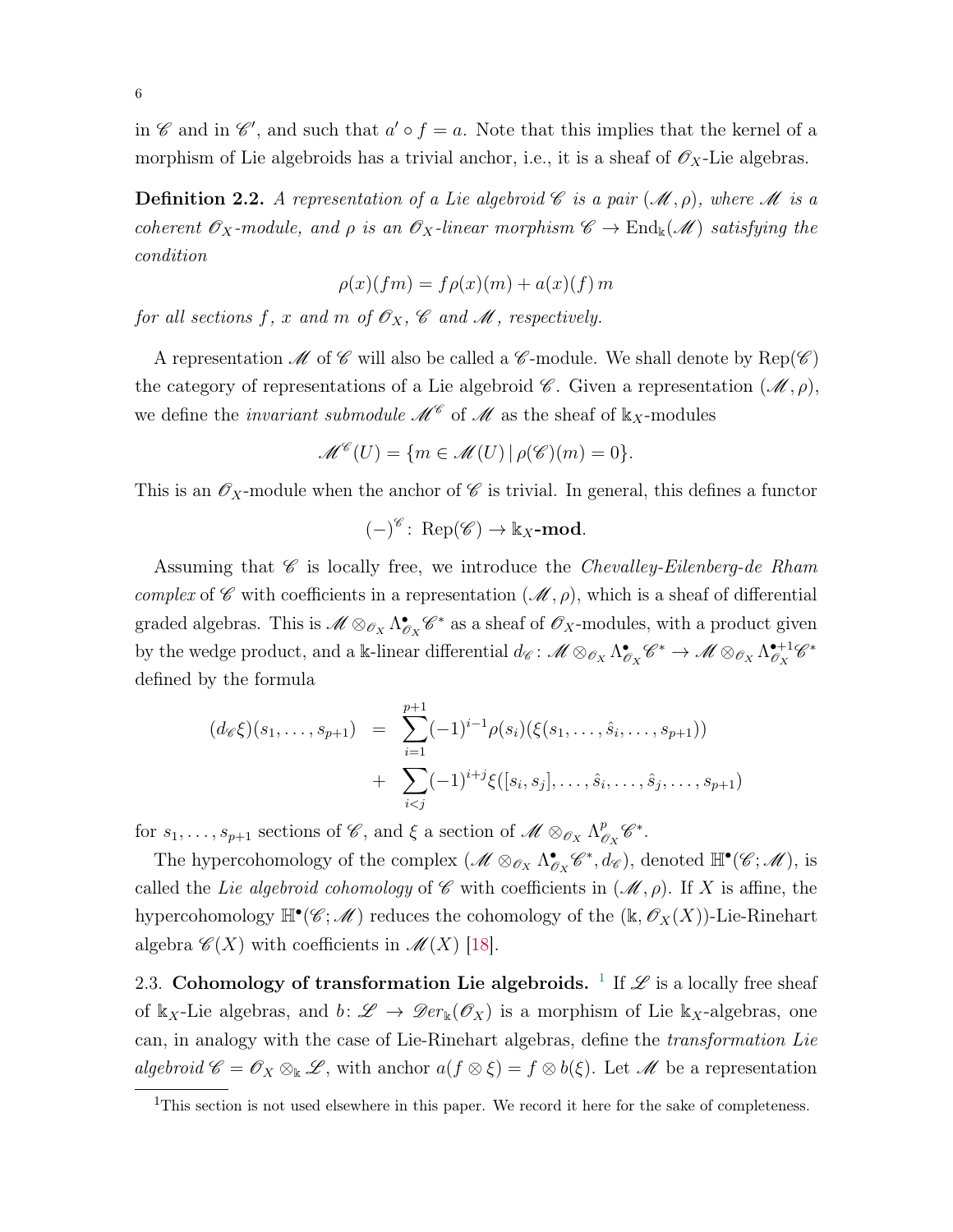$$
\mathbb{H}^\bullet(\mathscr{C};\mathscr{M})\simeq \mathbb{H}^\bullet(\mathscr{L};\mathscr{M}).
$$

Moreover there is a spectral sequence converging to these groups whose second page is

$$
E_2^{p,q} = H^p(X, \mathcal{H}^q(\mathcal{L}; \mathcal{M})).
$$

Here  $\mathscr{H}^q(\mathscr{L};\mathscr{M})$  is a vector bundle whose fibre at  $x \in X$  is the Chevalley-Eilenberg cohomology  $H^q(\mathscr{L}_x;\mathscr{M}_x)$  of the Lie algebra  $\mathscr{L}_x$  with coefficients in the vector space  $\mathscr{M}_x$ .

<span id="page-6-0"></span>2.4. Lie algebroid cohomology as a derived functor. Given a locally free algebroid  $\mathscr{C}$ , we consider the functor

$$
I^{\mathscr{C}}\colon \operatorname{Rep}(\mathscr{C}) \to \Bbbk\text{-mod}, \qquad \mathscr{M} \mapsto \Gamma(X, \mathscr{M}^{\mathscr{C}}).
$$

This is left-exact, and since  $\text{Rep}(\mathscr{C})$  has enough injectives [\[2\]](#page-25-2), we can take its derived functors. It was shown in [\[2\]](#page-25-2) that these derived functors are isomorphic to the hypecohomology functors, that is, for every representation  $\mathcal M$  of  $\mathcal C$  there are functorial isomorphisms

$$
R^iI^{\mathscr{C}}(\mathscr{M})\simeq \mathbb{H}^i(\mathscr{C};\mathscr{M}),\quad i\geq 0.
$$

In the same way, the derived functors of the functor  $(-)^\mathscr{C}$  applied to a representation  $\mathscr M$  give the cohomology sheaves of the Chevalley-Eilenberg-de Rham complex with coefficients in  $\mathcal{M}$ :

$$
R^i \mathscr{M}^\mathscr{C} \simeq \mathscr{H}^i(\mathscr{C}; \mathscr{M}), \quad i \ge 0.
$$

2.5. A local-to-global spectral sequence. One has  $I^{\mathscr{C}} = \Gamma \circ (-)^{\mathscr{C}}$ . Moreover, when  $\mathscr I$  is an injective object in Rep( $\mathscr C$ ), one has  $\mathscr H^i(\mathscr C;\mathscr I)=0$  for  $i>0$  [\[2\]](#page-25-2). As a result, there is a spectral sequence, converging to  $\mathbb{H}^{\bullet}(\mathscr{C};\mathscr{M})$ , whose second term is

$$
E_2^{pq} = H^p(X, \mathcal{H}^q(\mathcal{C}; \mathcal{M})).
$$

2.6. A Hochschild-Serre spectral sequence. Let us consider an extension of Lie algebroids as in [\(1\)](#page-1-1). As we already noticed,  $\mathscr L$  is a sheaf of  $\mathscr O_X$ -Lie algebras, i.e., it has a vanishing anchor. Thus, if  $\mathscr M$  is a representation of  $\mathscr E$ , the  $\mathscr L$ -invariant submodule  $\mathscr M^{\mathscr L}$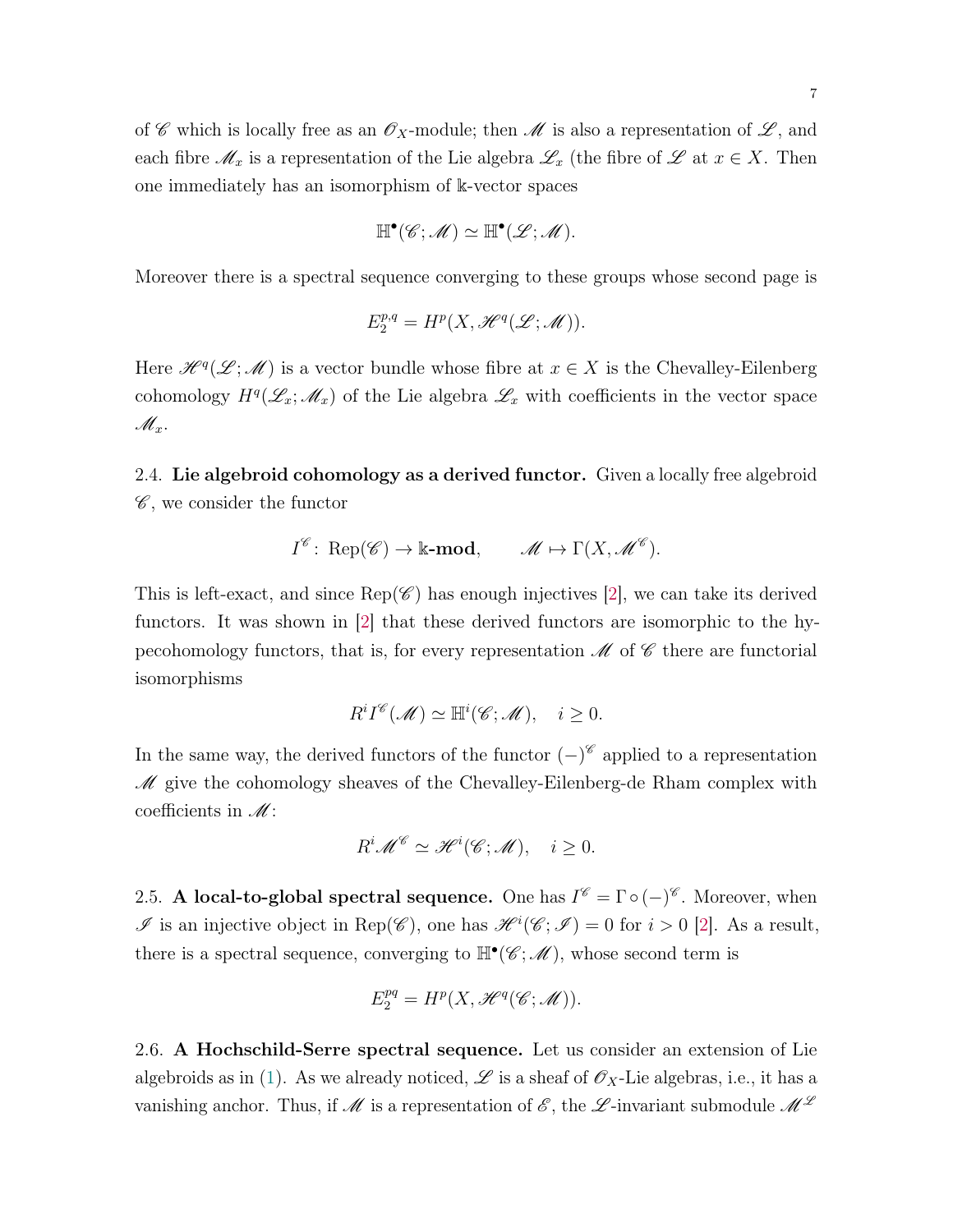is an  $\mathscr{O}_X$ -module, and moreover, it is a representation of  $\mathscr{Q}$ . One has a commutative diagram of functors



The functors  $(-)^{\mathscr{L}}$  and  $I^{\mathscr{Q}}$  are left-exact, and moreover,  $(-)^{\mathscr{L}}$  maps injective objects of Rep( $\mathscr{E}$ ) to  $I^{\mathscr{Q}}$ -acyclic objects of Rep( $\mathscr{Q}$ ) ([\[12,](#page-26-3) Prop. 2.4.6 (vii)],[\[2\]](#page-25-2)), so that there is a Grothendieck spectral sequence converging to  $R^{\bullet}I^{\mathscr{E}}(\mathscr{M})$ , whose second page is  $E_2^{pq} = R^p I^{\mathcal{D}}(R^q \mathcal{M}^{\mathcal{L}})$  [\[7\]](#page-26-4). This generalizes the Hochschild-Serre spectral sequence one has for extensions of Lie algebras [\[10,](#page-26-5) [3\]](#page-25-1). Changing notation, we have [\[2,](#page-25-2) 3]:

**Theorem 2.3.** For every representation  $\mathcal{M}$  of  $\mathcal{E}$  there is a spectral sequence converging to  $\mathbb{H}^{\bullet}(\mathscr{E};\mathscr{M})$ , whose second page is

$$
E_2^{pq} = \mathbb{H}^p(\mathcal{Q}; \mathcal{H}^q(\mathcal{L}; \mathcal{M})).
$$

It may be useful to record the explicit form of the five-term sequence of this spectral sequence:

$$
0 \to \mathbb{H}^1(\mathscr{Q}; \mathscr{M}^{\mathscr{L}}) \to \mathbb{H}^1(\mathscr{E}; \mathscr{M}) \to \mathbb{H}^0(\mathscr{Q}; \mathscr{H}^1(\mathscr{L}; \mathscr{M})) \to \mathbb{H}^2(\mathscr{Q}; \mathscr{M}) \to \mathbb{H}^2(\mathscr{E}; \mathscr{M}^{\mathscr{L}}).
$$

2.7. The universal enveloping algebroid. The universal enveloping algebra  $\mathfrak{U}(L)$ of a  $(k, A)$ -Lie-Rinehart algebra L was defined in [\[18\]](#page-26-1). It is a k-algebra equipped with a homomorphism (in fact a monomorphism)  $\iota: A \to \mathfrak{U}(L)$  of k-algebras and a k-module morphism  $j: L \to \mathfrak{U}(L)$ , such that the following relations hold:

<span id="page-7-1"></span><span id="page-7-0"></span>
$$
[j(s), j(t)] - j([s, t]) = 0, \quad s, t \in L,
$$
\n(2)

$$
[j(s), i(f)] - i(a(s)(f)) = 0, \quad s \in L, f \in A
$$
 (3)

(here  $a: L \to Der_{\mathbb{k}}(A)$  is the anchor morphism). One way to construct  $\mathfrak{U}(L)$  is to consider the standard enveloping algebra  $U(A \rtimes L)$  of the semi-direct product k-Lie algebra  $A \rtimes L$  and then mod out the ideal generated by the relation  $f(g, s) - (fg, fs)$ .  $\mathfrak{U}(L)$  is an A-module via the morphism *i*, but observe that due to [\(3\)](#page-7-0) the left and right A-module structures are different. (The other relation [\(2\)](#page-7-1) simply says  $\jmath$  is a morphism of k-Lie algebras.) We also have a morphism  $\varepsilon$ :  $\mathfrak{U}(L) \to \mathfrak{U}(L)/I = A$  (the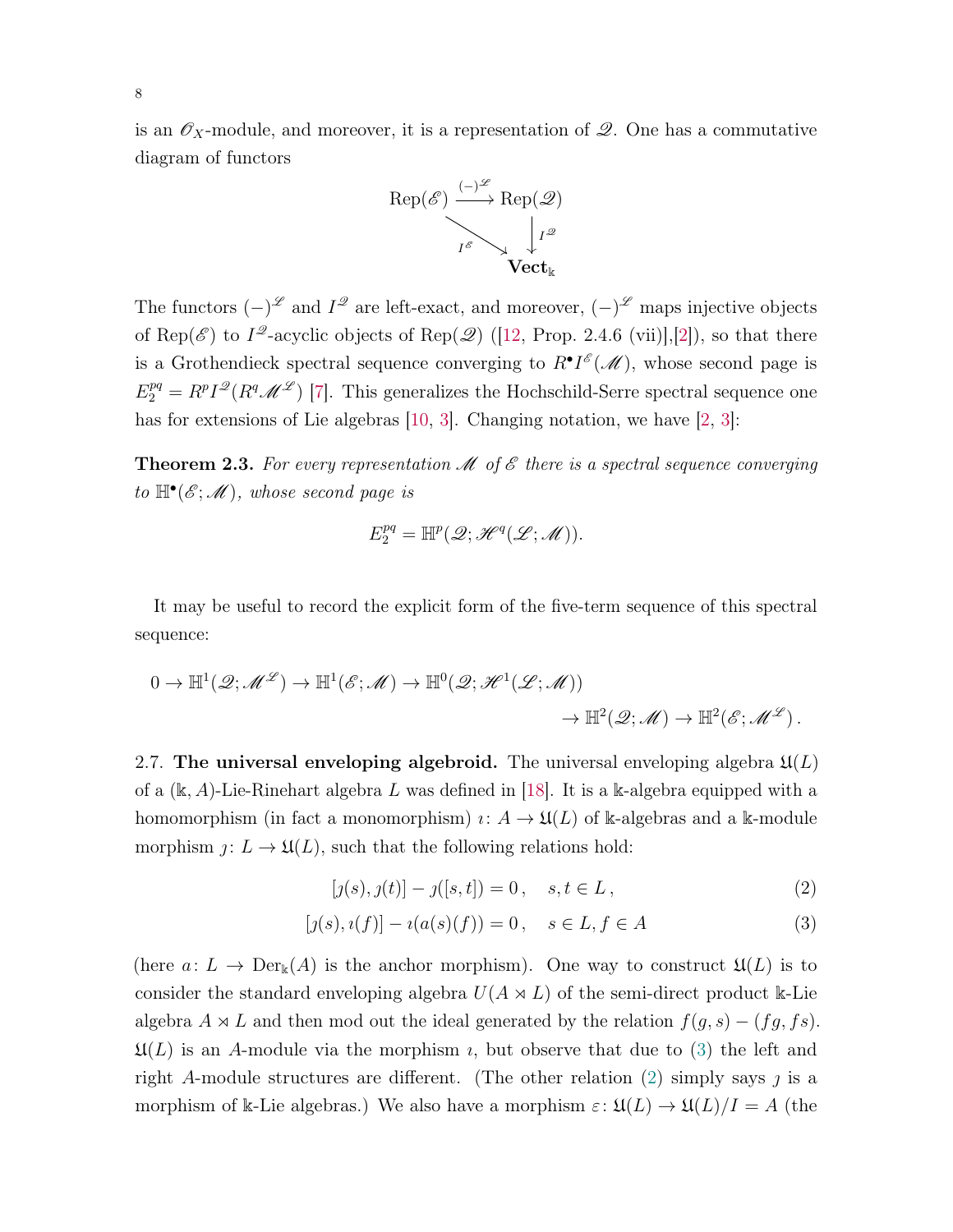$$
\varepsilon(fs) = a(s)(f)
$$

when  $f \in A$ ,  $s \in L$ .

The construction of the universal enveloping algebra  $\mathfrak{U}(L)$  of a (k, A)-Lie-Rinehart algebra is functorial, and therefore one can define the universal enveloping algebra  $\mathfrak{U}(\mathscr{C})$  of a Lie algebroid  $\mathscr{C}$  by taking the sheaf associated with the presheaf obtained by applying the previous definition to every  $(\mathbb{k}, \mathscr{O}_X(U))$ -Lie-Rinehart algebra  $\mathscr{C}(U)$ , where U runs over the open sets in  $X$  |2|.

2.8. Lie algebroid hypercohomology and derivations. We assume that the Lie algebroid  $\mathscr C$  is locally free. The category Rep( $\mathscr C$ ) and the category of  $\mathfrak U(\mathscr C)$ -modules are equivalent, and the functors  $\mathbb{H}^i(\mathscr{C};-)$  and  $\mathrm{Ext}^i_{\mathfrak{U}(\mathscr{C})}(\mathscr{O}_X,-)$  are isomorphic as functors  $Rep(\mathscr{C}) \to \mathbb{k}$ -mod [\[2\]](#page-25-2). Let  $\mathscr{J}$  be the kernel of the augmentation morphism  $\mathfrak{U}(\mathscr{C}) \to$  $\mathscr{O}_X$ . By applying the functor  $\text{Hom}_{\mathfrak{U}(\mathscr{C})}(-,\mathscr{M})$  to the exact sequence of  $\mathfrak{U}(\mathscr{C})$ -modules

<span id="page-8-0"></span>
$$
0 \to \mathscr{J} \to \mathfrak{U}(\mathscr{C}) \to \mathscr{O}_X \to 0. \tag{4}
$$

we obtain the exact sequence

$$
0 \to I^{\mathscr{C}}(\mathscr{M}) \to \Gamma(X, \mathscr{M}) \to \text{Hom}_{\mathfrak{U}(\mathscr{C})}(\mathscr{J}, \mathscr{M}) \to \mathbb{H}^{1}(\mathscr{C}; \mathscr{M}) \to H^{1}(X, \mathscr{M})
$$

So every element in  $\mathbb{H}^1(\mathscr{C};\mathscr{M})$  which goes to zero in  $H^1(X,\mathscr{M})$  (for instance, this will always happen if X is affine) is represented by a morphism of  $\mathfrak{U}(\mathscr{C})$ -modules  $\phi \colon \mathscr{J} \to \mathscr{M}$ . This in turn induces a morphism  $D_{\phi} \colon \mathscr{C} \to \mathscr{M}$  by letting

$$
D_{\phi}(x) = \phi(i(x))
$$

where i is the natural inclusion  $\mathscr{C} \to \mathscr{I}$ . This is a derivation of  $\mathscr{C}$  with values in  $\mathscr{M}$ , as one has

$$
D_{\phi}(\{x, y\}) = \phi(i(\{x, y\}))) = \phi(i(x)i(y) - i(y)i(x)) = x(D_{\phi}(y)) - y(D_{\phi}(x)).
$$

The morphism  $\phi \mapsto D_{\phi}$  establishes indeed an isomorphism

$$
\operatorname{Hom}_{\mathfrak{U}(\mathscr{C})}(\mathscr{J},\mathscr{M})\simeq \operatorname{Der}(\mathscr{C},\mathscr{M}).
$$

Thus the module  $\mathscr{J}$  (co)represents the functor of derivations  $\mathscr{M} \mapsto \mathrm{Der}(\mathscr{C},\mathscr{M})$ . There is an entirely similar situation for the sheaf of derivations, namely

$$
\mathscr{H}om_{\mathfrak{U}(\mathscr{C})}(\mathscr{J},\mathscr{M})\simeq \mathscr{D}er_{\Bbbk}(\mathscr{C},\mathscr{M}).
$$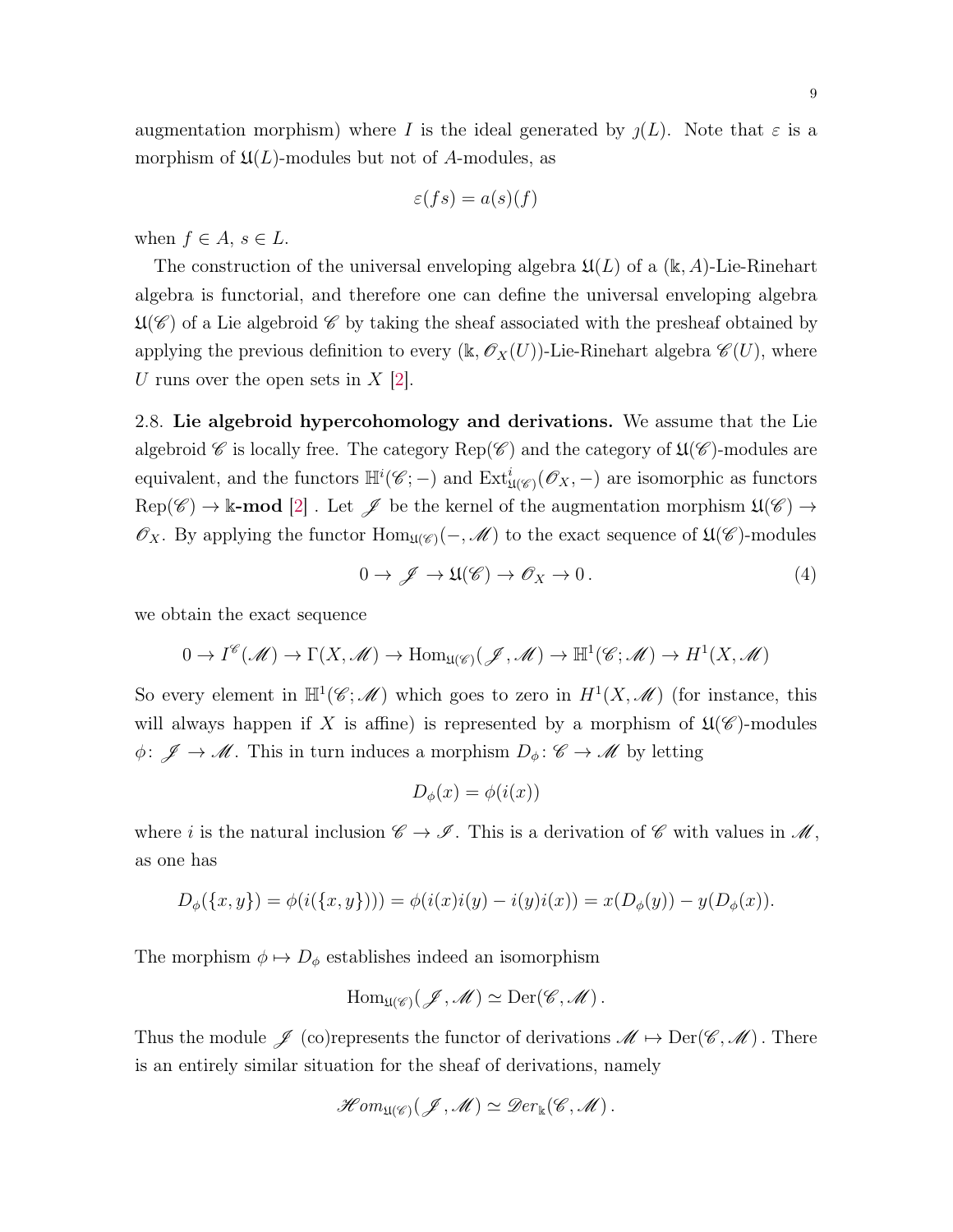<span id="page-9-2"></span>2.9. The truncated complex. Under the standing assumption that  $\mathscr C$  is locally free, from [\[18\]](#page-26-1) we obtain that the homological version of the Chevalley-Eilenberg complex of  $\mathscr{C}$  is a flat resolution of  $\mathscr{O}_X$ :

$$
\cdots \to \mathfrak{U}(\mathscr{C}) \otimes_{\mathscr{O}_X} \Lambda^2 \mathscr{C} \to \mathfrak{U}(\mathscr{C}) \otimes_{\mathscr{O}_X} \mathscr{C} \to \mathfrak{U}(\mathscr{C}) \to \mathscr{O}_X \to 0.
$$

Using [\(4\)](#page-8-0) to slice the above sequence we obtain in turn a flat resolution of the module  $\mathscr{J}$  :

$$
\cdots \to \mathfrak{U}(\mathscr{C}) \otimes_{\mathscr{O}_X} \Lambda^2 \mathscr{C} \to \mathfrak{U}(\mathscr{C}) \otimes_{\mathscr{O}_X} \mathscr{C} \to \mathscr{J} \to 0.
$$

The above motivates to consider for a Lie algebroid  $\mathscr C$  and a  $\mathscr C$ -module  $\mathscr M$ , the sharp truncation of the Chevalley-Eilenberg complex  $\sigma^{\geq 1} \Lambda^{\bullet} \mathscr{C}^* \otimes \mathscr{M}$  defined by

<span id="page-9-0"></span> $0 \longrightarrow \mathscr{C}^* \otimes \mathscr{M} \longrightarrow \Lambda^2 \mathscr{C}^* \otimes \mathscr{M} \longrightarrow \cdots$ 

with the term  $\Lambda^p \mathscr{C}^* \otimes \mathscr{M}$  placed in degree p. There is an obvious short exact sequence

$$
0 \longrightarrow \sigma^{\geq 1} \Lambda^{\bullet} \mathscr{C}^* \otimes \mathscr{M} \longrightarrow \Lambda^{\bullet} \mathscr{C}^* \otimes \mathscr{M} \longrightarrow \mathscr{M}[0] \longrightarrow 0,
$$

where  $\mathcal{M}[0]$  is the complexe consisting solely of  $\mathcal{M}$  placed in degree 0, giving rise to the long exact sequence

$$
\cdots \to \mathbb{H}^i(\mathscr{C};\mathscr{M})^{(1)} \to \mathbb{H}^i(\mathscr{C};\mathscr{M}) \to H^i(X,\mathscr{M}) \to \mathbb{H}^{i+1}(\mathscr{C},\mathscr{M})^{(1)} \to \cdots
$$
 (5)

where we have denoted by  $\mathbb{H}^{\bullet}(\mathscr{C};\mathscr{M})^{(1)}$  the hypercohomology of the truncated complex. Note that  $\mathbb{H}^0(\mathscr{C};\mathscr{M})^{(1)}=0.$ 

*Remark* 2.4. When X is affine the exact sequence  $(5)$  splits into

$$
0 \to \mathbb{H}^0(\mathscr{C}; \mathscr{M}) \to H^0(X, \mathscr{M}) \to \mathbb{H}^1(\mathscr{C}, \mathscr{M})^{(1)} \to \mathbb{H}^1(\mathscr{C}, \mathscr{M}) \to 0,
$$
  

$$
\mathbb{H}^i(\mathscr{C}, \mathscr{M})^{(1)} \simeq \mathbb{H}^i(\mathscr{C}, \mathscr{M}), \quad i \ge 2.
$$

By applying the functor  $\text{Hom}_{\mathfrak{U}(\mathscr{C})}(-,\mathscr{M})$  to the short exact sequence [\(4\)](#page-8-0), we also obtain the long exact sequence

$$
\cdots \to \mathbb{H}^i(\mathscr{C};\mathscr{M}) \to H^i(X,\mathscr{M}) \to \text{Ext}^i_{\mathfrak{U}(\mathscr{C})}(\mathscr{J},\mathscr{M}) \to \mathbb{H}^{i+1}(\mathscr{C};\mathscr{M}) \to \cdots
$$
 (6)

where we have used that  $\text{Hom}_{\mathfrak{U}(\mathscr{C})}(\mathfrak{U}(\mathscr{C}),\mathscr{M}) \simeq \Gamma(X,\mathscr{M}),$  as well as  $R^iI^{\mathscr{C}}(\mathscr{M}) \simeq$  $\mathrm{Ext}^i_{\mathfrak{U}(\mathscr{C})}(\mathscr{O}_X,\mathscr{M})$ , combined with the identification with the Lie Algebroid cohomology recalled in sect. [2.4.](#page-6-0) Comparing the sequences [\(5\)](#page-9-0) and [\(6\)](#page-9-1) we obtain the isomorphisms

<span id="page-9-1"></span>
$$
\text{Ext}^i_{\mathfrak{U}(\mathscr{C})}(\mathscr{J},\mathscr{M}) \simeq \mathbb{H}^{i+1}(\mathscr{C},\mathscr{M})^{(1)}, \quad i \geq 0.
$$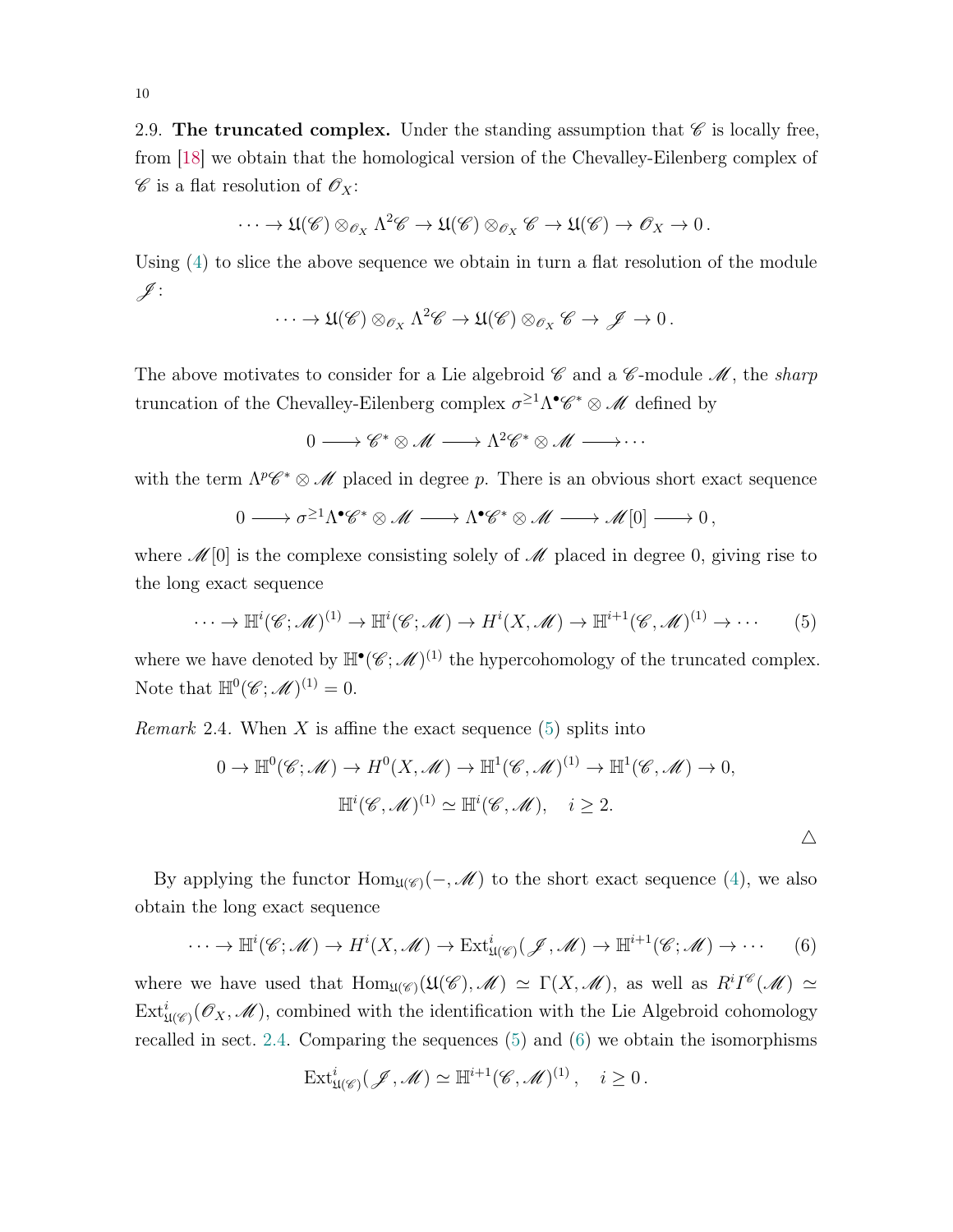One easily shows that the derivation functor

$$
\mathrm{Der}(\mathscr{C},-)\colon \operatorname{Rep}(\mathscr{C})\to \mathbf{Vect}_{\Bbbk},\qquad \mathscr{M}\mapsto \operatorname{Der}(\mathscr{C},\mathscr{M})
$$

is left-exact. As a simple corollary of what was proved in [\[2\]](#page-25-2), we have the following

<span id="page-10-1"></span>Proposition 2.5. The cohomology of the truncated complex is isomorphic (up to a shift) to the derived functors of the derivation functor:

$$
R^i \operatorname{Der}(\mathscr{C},\mathscr{M}) \simeq \mathbb{H}^{i+1}(\mathscr{C};\mathscr{M})^{(1)}.
$$

*Proof.* Indeed, we are deriving  $Der(\mathscr{C};-) \simeq Hom_{\mathfrak{U}(\mathscr{C})}(\mathscr{J},-)$ .

Remark 2.6. If we analogously denote by  $\mathscr{H}^{\bullet}(\mathscr{C};\mathscr{M})^{(1)}$  the cohomology sheaves of the truncated complex, we have of course

$$
\mathscr{H}^0(\mathscr{C};\mathscr{M})^{(1)}=0, \qquad \mathscr{H}^i(\mathscr{C};\mathscr{M})^{(1)}=\mathscr{H}^i(\mathscr{C};\mathscr{M}) \quad \text{for} \quad i>1,
$$

and

$$
\mathscr{H}^{i+1}(\mathscr{C};\mathscr{M})^{(1)} \simeq R^i \mathscr{D}er_{\mathbb{k}}(\mathscr{C},\mathscr{M}); \quad \text{in particular, } \mathscr{H}^1(\mathscr{C};\mathscr{M})^{(1)} \simeq \mathscr{D}er_{\mathbb{k}}(\mathscr{C},\mathscr{M}).
$$
  

$$
\triangle
$$

Remark 2.7. The hypercohomology  $\mathbb{H}^{\bullet}(\mathscr{C};\mathscr{M})^{(1)}$  can be computed as the cohomology of the total complex of the double complex  $H^{p,q} = \check{C}^p(\mathfrak{U}, \sigma^{\geq 1} \Lambda^q \mathscr{C}^* \otimes \mathscr{M})$ , where  $\mathfrak{U}$  is any affine cover of X, and  $\check{C}^{\bullet}$  denotes the associated Čech complex. Since  $H^{0,0} = 0$ , we have  $\mathbb{H}^0(\mathscr{C};\mathscr{M})^{(1)}=0$ , as already noted.  $\triangle$ 

<span id="page-10-0"></span>2.10. A long exact sequence for the Der functor. Let us consider an extension of Lie algebroids as in [\(1\)](#page-1-1). As we already discussed, the center  $Z(\mathscr{L})$  is a  $\mathscr{Q}\text{-module}$ , and hence also an  $\mathscr E$ -module. Moreover, we give it also the structure of a trivial  $\mathscr L$ module. Note that the forgetful functors  $\text{Rep}(\mathscr{Q}) \to \text{Rep}(\mathscr{E})$  and  $\text{Rep}(\mathscr{E}) \to \text{Rep}(\mathscr{L})$ are exact, so that they map injective objects of Rep( $\mathscr{Q}$ ) to injective objects of Rep( $\mathscr{E}$ ) and Rep( $\mathscr{L}$ ). We take an injective resolution  $\mathscr{I}^{\bullet}$  of  $Z(\mathscr{L})$  as an object in Rep( $\mathscr{Q}$ ), and apply the functor  $Der(-, \mathscr{I}^{\bullet})$  to the exact sequence [\(1\)](#page-1-1). We obtain an exact sequence of complexes of vector spaces

$$
0 \to \mathrm{Der}(\mathscr{Q}, \mathscr{I}^{\bullet}) \to \mathrm{Der}(\mathscr{E}, \mathscr{I}^{\bullet}) \to \mathrm{Der}(\mathscr{L}, \mathscr{I}^{\bullet}) \to 0
$$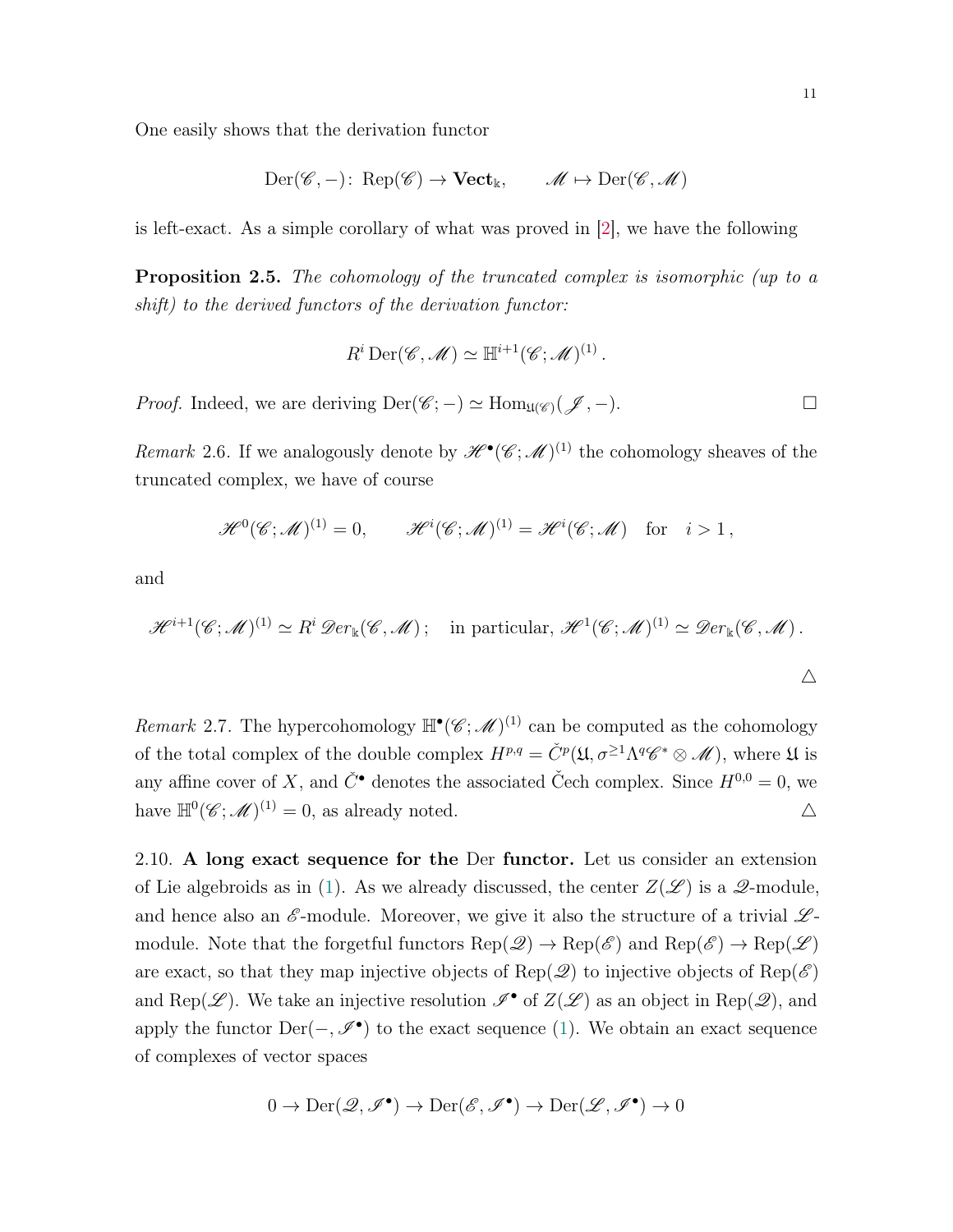and taking the long exact sequence of cohomology we obtain (as  $R^i \text{Der}(\mathscr{Q}, Z(\mathscr{L}))$  $\simeq \mathbb{H}^{i+1}(\mathscr{Q};Z(\mathscr{L}))^{(1)})$ 

$$
0 \to \text{Der}(\mathcal{Q}, Z(\mathcal{L}) \to \text{Der}(\mathcal{E}, Z(\mathcal{L})) \to \text{Der}(\mathcal{L}, Z(\mathcal{L})) \xrightarrow{\delta} \mathbb{H}^2(\mathcal{Q}; Z(\mathcal{L}))^{(1)} \to \mathbb{H}^2(\mathcal{E}; Z(\mathcal{L}))^{(1)} \to \dots (7)
$$

#### <span id="page-11-3"></span>3. Free Lie algebroids

<span id="page-11-0"></span>3.1. Free Lie and associative algebras over a set. We start by recalling the construction of the free Lie algebra over a set and its universal enveloping algebra ([\[17\]](#page-26-6), see also [\[19\]](#page-26-7)). Let k be a field and A a commutative, associative k-algebra with unit. If S is a set, and  $M<sub>S</sub>$  the associated magma, the vector space  $A<sub>S</sub> = \mathbb{k}[M<sub>S</sub>]$  freely generated by  $M<sub>S</sub>$  over k is an algebra over k, with product given by the product in the magma.

Let  $I<sub>S</sub>$  be the two-sided ideal ideal generated in  $A<sub>S</sub>$  by the elements

$$
xx, \quad x \in A_S \quad \text{and} \quad (xy)z + (zx)y + (yz)x, \quad x, y, z \in A_S.
$$

The quotient  $A_S/I_S$  is a k-Lie algebra — the free k-Lie algebra over  $S$  — that we denote Lie<sub>k,S</sub>.

Similarly, let  $V_S$  be the vector space freely generated by S over k, and let  $\mathrm{Ass}_{k,S}$  be its tensor algebra — the free associative k-algebra over the set S. Ass<sub>k,S</sub> turns out to be isomorphic to the universal enveloping algebra of Lie<sub>k,S</sub> [\[17,](#page-26-6) [19\]](#page-26-7).

Any Lie algebra g over k can be realized as the quotient of a free Lie algebra. If  $S = \{x_i\}$  is a set of generators of  $\mathfrak{g}$ , one has indeed a surjection Lie<sub>k,S</sub>  $\rightarrow \mathfrak{g}$ .

<span id="page-11-2"></span>3.2. The free Lie-Rinehart algebra over a set. Let k be a field, and A a commutative associative algebra over k. Let S be a set equipped with a map  $a_S : S \to Der_k(A)$ such the induced map  $\text{Lie}_{\Bbbk S} \to \text{Der}_{\Bbbk}(A)$  is a morphism of k-Lie algebras (that we denote by the same symbol).<sup>[2](#page-11-1)</sup> With this data, we can make

$$
L_{A,S} = A \otimes_{\Bbbk} \mathrm{Lie}_{\Bbbk,S}
$$

into a  $(\mathbb{k}, A)$ -Lie-Rinehart algebra. We call this the free  $(\mathbb{k}, A)$ -Lie-Rinehart algebra over the pair  $(S, a_S)$ . It has a natural map  $S \to L_{A,S}$ .

<span id="page-11-1"></span><sup>&</sup>lt;sup>2</sup>We could equivalently require the existence of the map Lie <sub>k,S</sub>  $\rightarrow$  Der<sub>k</sub>(A), as the composition with the canonical map  $S \to \text{Lie}_{\mathbb{k},S}$  yields the associated map  $S \to \text{Der}_{\mathbb{k}}(A)$ .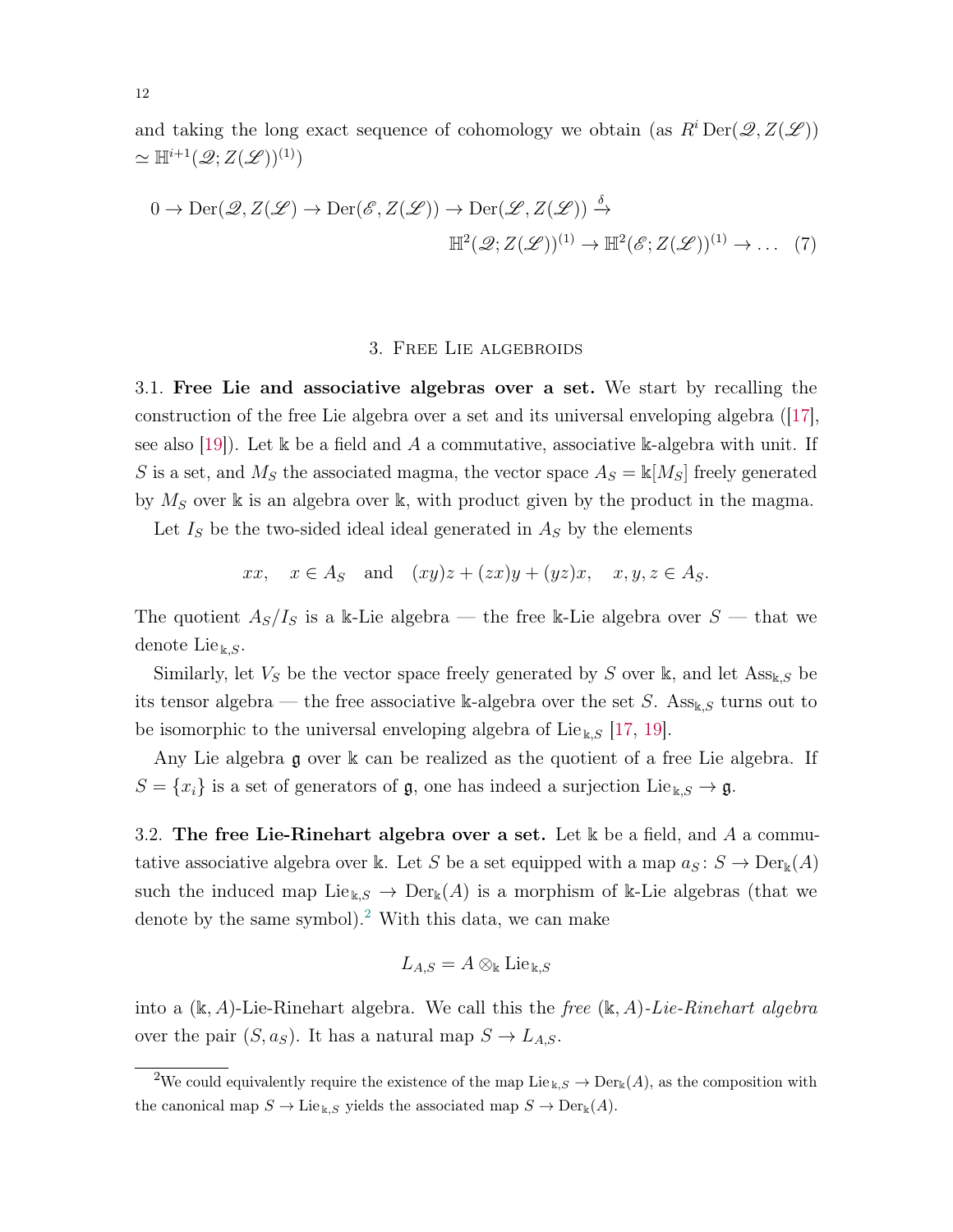<span id="page-12-1"></span>**Proposition 3.1.** Let  $(L, a_L)$  be a  $(\mathbb{k}, A)$ -Lie-Rinehart algebra, and let  $f : S \to L$  be a map such that the diagram



commutes. There is a unique Lie-Rinehart algebra morphism  $g: L_{A,S} \to L$  such that the diagram



commutes.

*Proof.* By regarding L as a k-Lie algebra, there is a map  $\tilde{g}$ : Lie<sub>k,S</sub>  $\rightarrow$  L making the diagram



commutative. This defines the map g as  $g(\alpha \otimes \xi) = \alpha \tilde{g}(\xi)$ . The only thing we need to check is the compatibility between the anchors. If we set  $\xi = i_S(s)$ , we have indeed

$$
a_L(g(\alpha \otimes \xi)) = \alpha \, a_L(\tilde{g}(i_S(s))) = \alpha \, a_L(f(s)) = \alpha \, a_S(s) = a_{L_{A,S}}(\alpha \otimes \xi).
$$

The universal enveloping algebra of  $L_{A,S}$  can be constructed as follows. Let  $\text{Ass}_{\mathbb{k},A\sqcup S}$ be the free associative k-algebra generated by S and  $A$ <sup>[3](#page-12-0)</sup>, and let  $i_{A\sqcup S}$ :  $S \to \text{Ass}_{A,S}$  be the natural map. Let us temporarily denote the image of the elements of  $A \sqcup S$  under  $i_{A\sqcup S}$  by angle brackets:  $\langle \alpha \rangle = i_{A\sqcup S}(\alpha)$ , and  $\langle s \rangle = i_{A\sqcup S}(s)$ . Now, let J be the two-sided ideal in  $\mathrm{Ass}_{\mathbb{k},A\sqcup S}$  generated by the elements

<span id="page-12-2"></span>
$$
\langle \alpha \rangle + \langle \beta \rangle - \langle \alpha + \beta \rangle ,
$$
  

$$
\langle \alpha \rangle \langle \beta \rangle - \langle \alpha \beta \rangle ,
$$
  

$$
\langle s \rangle \langle \alpha \rangle - \langle \alpha \rangle \langle s \rangle - \langle a_S(s)(\alpha) \rangle ,
$$
  

$$
k - \langle k \rangle ,
$$
 (8)

<span id="page-12-0"></span> ${}^{3}A$  is considered as a set.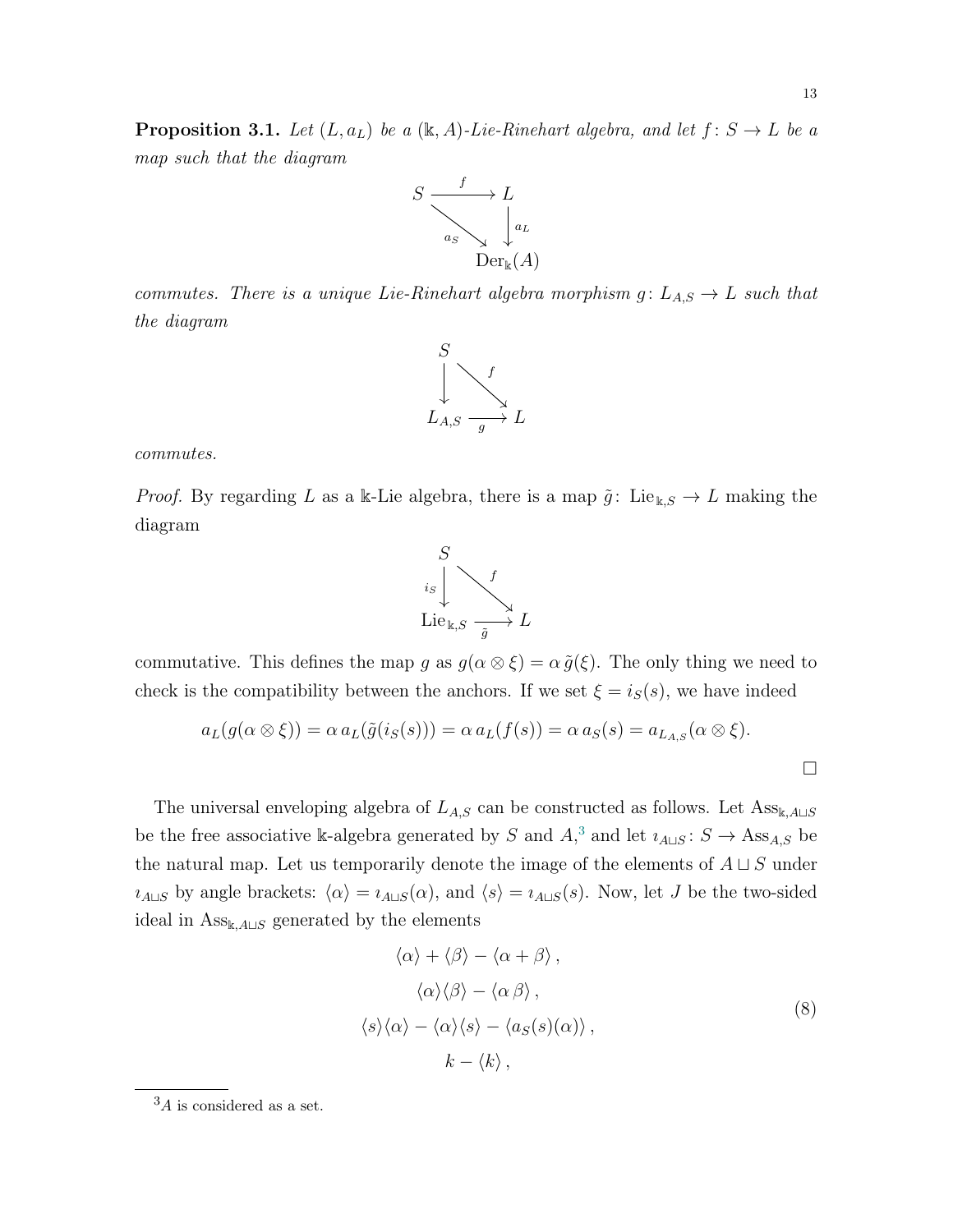for all  $\alpha, \beta \in A$ ,  $s \in S$ , and  $k \in \mathbb{k}$ , and define

$$
\widetilde{\mathrm{Ass}_{A,S}} = \mathrm{Ass}_{\Bbbk,A\sqcup S}/J.
$$

 $\widetilde{Ass}_{A,S}$  is a k-algebra<sup>[4](#page-13-0)</sup> and the map  $i_A: A \to \widetilde{Ass}_{A,S}$  defined by sending  $\alpha$  to the class of the generator  $\langle \alpha \rangle$  is a k-algebra homomorphism.

*Remark* 3.2. One can informally define  $\text{Ass}_{A,S}$  as the k-algebra generated by A (as a k-algebra) and S subject to the relation  $s\alpha - \alpha s = a_S(s)(\alpha)$ . Thus there are certain similarities between  $\mathrm{Ass}_{AS}$  and the so-called "skew polynomial rings," or formal differential operator algebras, and extensions thereof (see, for instance [\[8\]](#page-26-8)). In fact they are the same when S is equal to a singleton.  $\triangle$ 

Remark 3.3. There is an alternative—perhaps more conceptual—definition of  $\overline{Ass}_{A,S}$ , where we realize it as an algebra of differential operators defined in the following way.

Let  $\text{Ass}_{A,S} = A \otimes_{\Bbbk} \text{Ass}_{\Bbbk,S}$  be the free A-algebra generated by S, and let  $R =$  $\text{End}_k(\text{Ass}_{A,S})$  denote the ring of endomorphism of the underlying k-module. For all  $\alpha, \beta \in A$  and  $s \in S$  consider the following endomorphisms in R:

$$
\sigma_s(\alpha \otimes x) = \alpha \otimes sx + a_S(s)(\alpha) \otimes s,
$$
  

$$
\sigma_\beta(\alpha \otimes x) = \beta \alpha \otimes x,
$$

where x is any word of the generators in S, namely  $x = s_1 \otimes \cdots \otimes s_n$ , for some  $n \in \mathbb{N}$ , and sx means  $s \otimes x$ . It is not difficult to see that the subring of R generated by the above endomorphisms is isomorphic to  $\text{Ass}_{A,S}$  as a k-algebra, and that the map  $i_A$ defined above corresponds to the map  $\alpha \mapsto \sigma_{\alpha}$ , for all  $\alpha \in A$ .  $\triangle$ 

The algebra  $\text{Ass}_{A,S}$  admits two notable filtrations (cf. [\[11,](#page-26-9) §5.2]). One is recursively defined by  $F^n$ Ass<sub>A,S</sub> = 0 if  $n < 0$ , and

<span id="page-13-1"></span>
$$
F^{n}\widetilde{\mathrm{Ass}}_{A,S} = \left\{ u \mid [u, A] \subseteq F^{n-1}\widetilde{\mathrm{Ass}}_{A,S} \right\}.
$$

This is like the standard filtration one would use in rings of differential operators, and it makes  $\text{Ass}_{A,S}$  a D-algebra in the sense of [\[1\]](#page-25-4). The other filtration is based on the number of generators from S, namely define  $G<sup>n</sup>$ Ass<sub>A,S</sub> to be the k-submodule generated by words in elements of A and S containing up to n elements of  $S$ , that is

$$
G^{n}\widetilde{ {\mathrm { Ass } } }_{A,S} = \left\{ \sum \alpha_{i_0} s_{i_1} \alpha_{i_1} \dots s_{i_k} \alpha_{i_k} \mid s_{i_j} \in S, \, \alpha_{i_j} \in A \right\},\tag{9}
$$

where the sum is over finite subset  $\{s_{i_1}, \ldots, s_{i_k}\} \subset S, k \leq n$ . The number *n* above is the "degree" of u, which is well defined thanks to the relation  $s\alpha - \alpha s = a_S(s)(\alpha)$ . (We

<span id="page-13-0"></span><sup>&</sup>lt;sup>4</sup>Observe that the relation  $0 - \langle 0 \rangle$  automatically holds by cancellation.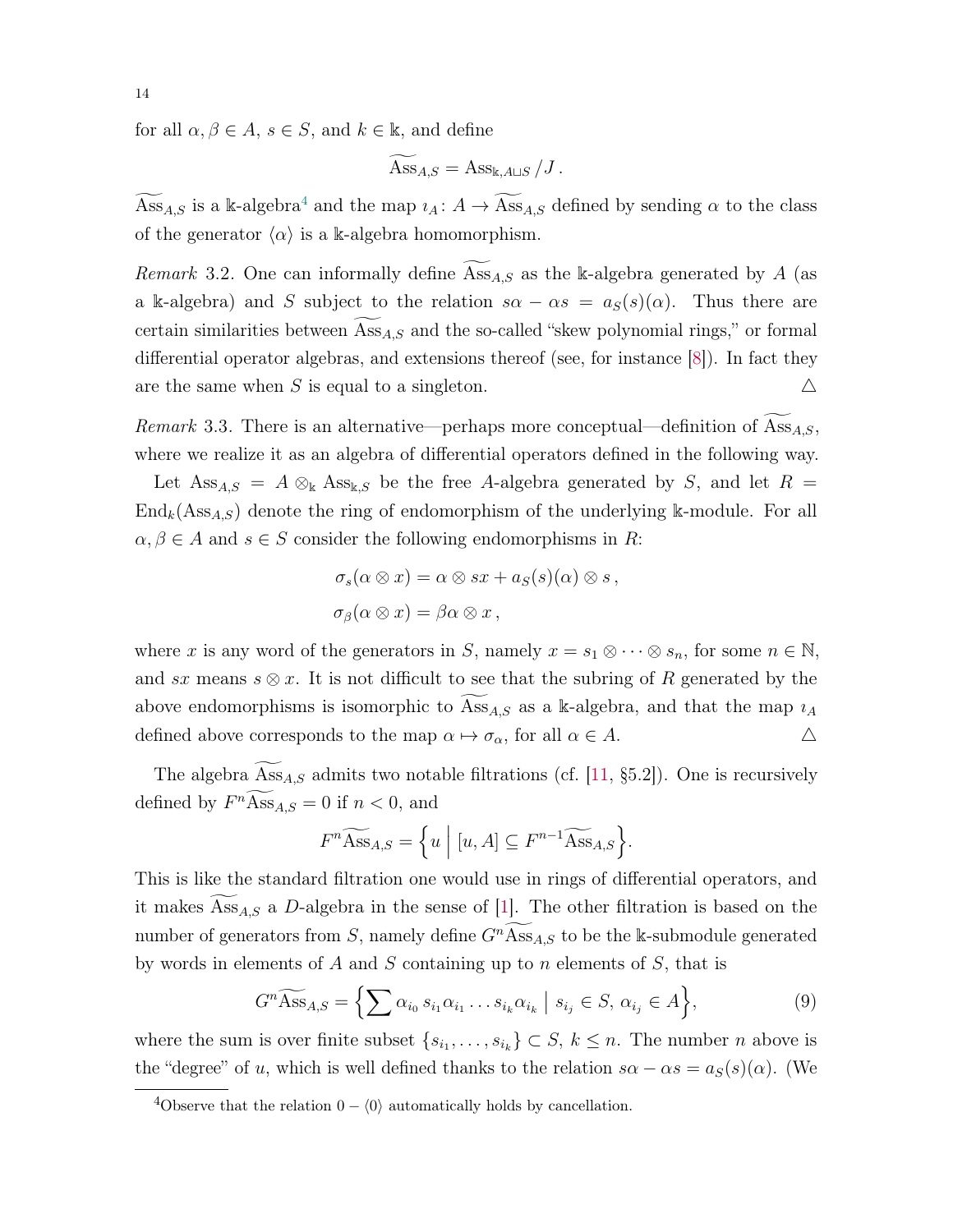can think of an element u as a noncommutative polynomial in the variables  $\{s \in S\}$ with coefficients in  $A$ .) Then, it is immediately verified that

$$
\operatorname{gr}_{\bullet}^F \widetilde{Ass}_{A,S} = A[S], \text{ and } \operatorname{gr}_{\bullet}^G \widetilde{Ass}_{A,S} = Ass_{A,S},
$$

where on the left we have the free (polynomial) commutative A-algebra generated by S, whereas on the right we have the free (not necessarily commutative) A-algebra generated by S.

<span id="page-14-1"></span>Remark 3.4. While  $G^{\bullet}$  only defines a filtration on  $\widetilde{Ass}_{A,S}$ , observe that for each  $u \in$  $G<sup>n</sup>$ Ass<sub>A,S</sub> its class in Ass<sub>A,S</sub> has a representative we can define by choosing a definite ordering, for example by placing all generators from  $S$  to the right. Thus  $u$  can unambiguously be written as  $\sum_{k \leq n} u^{(k)}$  where each term  $u^{(k)}$  is inductively defined to have the same formal expression in terms of A and S as each projection  $\pi_k(u \sum_{n\geq l>k} u^{(l)}$  in  $gr_k^G(\overline{Ass}_{A,S}), k\leq n$ , namely each  $u^{(k)}$  is of the form  $u^{(k)} = \alpha_k s_{i_1} \dots s_{i_k}$ .  $\triangle$ 

**Proposition 3.5.** Ass<sub>A,S</sub> is isomorphic to the universal enveloping algebra of the free  $(\mathbb{k}, A)$ -Lie-Rinehart algebra  $L_{A,S}$  over S.

Proof. To begin with, we recall the universal property of the universal enveloping algebra  $\mathfrak{U}(L)$  of a (k, A)-Lie-Rinehart  $(L, a)$  [\[15\]](#page-26-10). If B is a unital associative k-algebra, we denote by  $B_{\text{Lie}}$  the algebra B regarded as a Lie algebra with the commutator bracket. The universal enveloping algebra  $\mathfrak{U}(L)$  solves the following problem: for every k-algebra homomorphism  $i: A \to B$ , and every morphism of k-Lie algebras  $j: L \to B$ <sub>Lie</sub> such that for all  $\alpha \in A$  and  $x \in L$ 

$$
i(\alpha) j(x) = j(\alpha x) \quad \text{and} \quad [j(x), i(\alpha)] = i(a(x)(\alpha)), \tag{10}
$$

there is a unique morphism of A-modules  $\mathfrak{U}(L) \to B$  such that the diagrams

<span id="page-14-0"></span>

commute (here  $B$  is an A-module via the map i).

By Proposition [3.1](#page-12-1) we have a map  $j_L : L_{A,S} \to \text{Ass}_{A,S}$ , which together with  $i_A : A \to$ Ass<sub>A,S</sub> satisfy the relations [\(10\)](#page-14-0). Therefore there is a unique morphism  $u: \mathfrak{U}(L_{A,S}) \rightarrow$ Ass<sub>A,S</sub>. To prove that u is an isomorphism, we show that  $\text{Ass}_{A,S}$  is itself universal with respect to the property just recalled.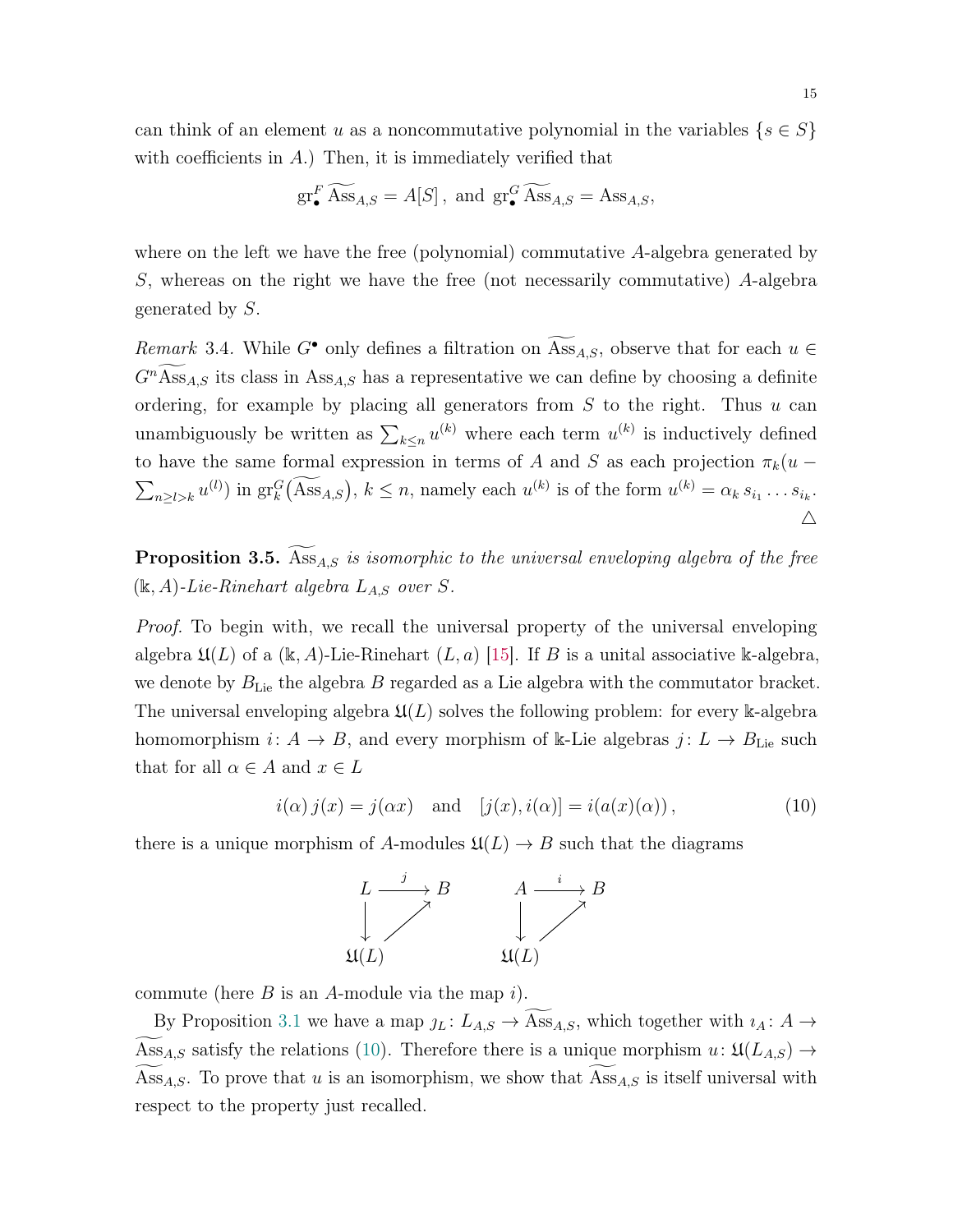To this end, let  $i_B : A \to B$  be a k-algebra morphism and let  $j_B : L_{A,S} \to B_{\text{Lie}}$  be a k-Lie algebra morphism satisfying [\(10\)](#page-14-0).  $j_B$  has an underlying set map  $j_0 : S \to B$ which we combine into the set map  $(i_B, j_0): A \sqcup S \rightarrow B$ . Consider the diagram:



The upper solid triangle results from the universal property of the free associative k-algebra, and it is easily verified that  $\tilde{v}$  vanishes on the relations [\(8\)](#page-12-2), so  $J \subseteq \text{Ker } \tilde{v}$ , and the map v exists. Evidently, we have  $i_B = v \circ i_A$ , and, by restricting to the generator in S and Proposition [3.1,](#page-12-1) we also see that  $j_B = v \circ j_L$ , so Ass<sub>A,S</sub> satisfies the universal property, as wanted.  $\square$ 

For any Lie-Rinehart algebra L, the left augmentation ideal of  $\mathfrak{U}(L)$  is  $K = \text{Ker}(\epsilon)$ , where  $\epsilon: \mathfrak{U}(L) \to A$  is defined by  $\epsilon(u) = \bar{a}(u)(1)$ , and  $\bar{a}$  is the extension of the anchor map of L to its enveloping algebra. Indeed,  $\bar{a}$  is the unique map determined by the universal property of  $\mathfrak{U}(L)$  relative to the morphism provided by the anchor map:  $a: L \to \text{Der}_{\mathbb{k}}(A) \subset \text{End}_{\mathbb{k}}(A)$ . Note that  $\epsilon$  is not a homomorphism, but it satisfies the identity  $\epsilon(uv) = \epsilon(u \epsilon(v))$ , for all  $u, v \in \mathfrak{U}(L)$  [\[15\]](#page-26-10). K is generated by the image of L in  $\mathfrak{U}(L)$ , and  $\mathfrak{U}(L)/K \simeq A$ .

Let us denote by  $K_{A,S}$  the augmentation ideal for  $L = L_{A,S}$ .<sup>[5](#page-15-0)</sup>

**Proposition 3.6.**  $K_{A,S}$  is a free  $U(L_{A,S})$ -module. As a consequence the cohomology groups  $H^{i}(L_{A,S};M)$  vanish for  $i \geq 2$  for any representation M of  $L_{A,S}$ .

*Proof.* The ideal  $K_{A,S}$  is generated by the image of  $L_{A,S}$ . Therefore  $K_{A,S}$  is generated by S. More directly, recall that in  $\mathrm{Ass}_{A,S}$  we can unambiguously write u of degree n as

$$
u = \sum_{i:|i|\leq n} s_i \, \alpha_i \,,
$$

where  $\alpha_i \in A$ , *i* is a multiindex, and  $s_i = s_{i_1} \dots s_{i_k}$ . Therefore  $\epsilon(u) = 0$  precisely when u has the form  $u = \sum_{s \in S} u_s s$ ,  $u_s \in \text{Ass}_{A,S}$ , i.e. u belongs to  $K_{A,S}$ . Thus  $K_{A,S}$  is the image of the free left  $\text{Ass}_{A,S}$ -module generated by S under the map  $\sum_{s\in S} u_s \otimes s \mapsto \sum_{s\in S} u_s s$ .

<span id="page-15-0"></span><sup>&</sup>lt;sup>5</sup>The following result is not used elsewhere in this paper. We record it here for the sake of completeness.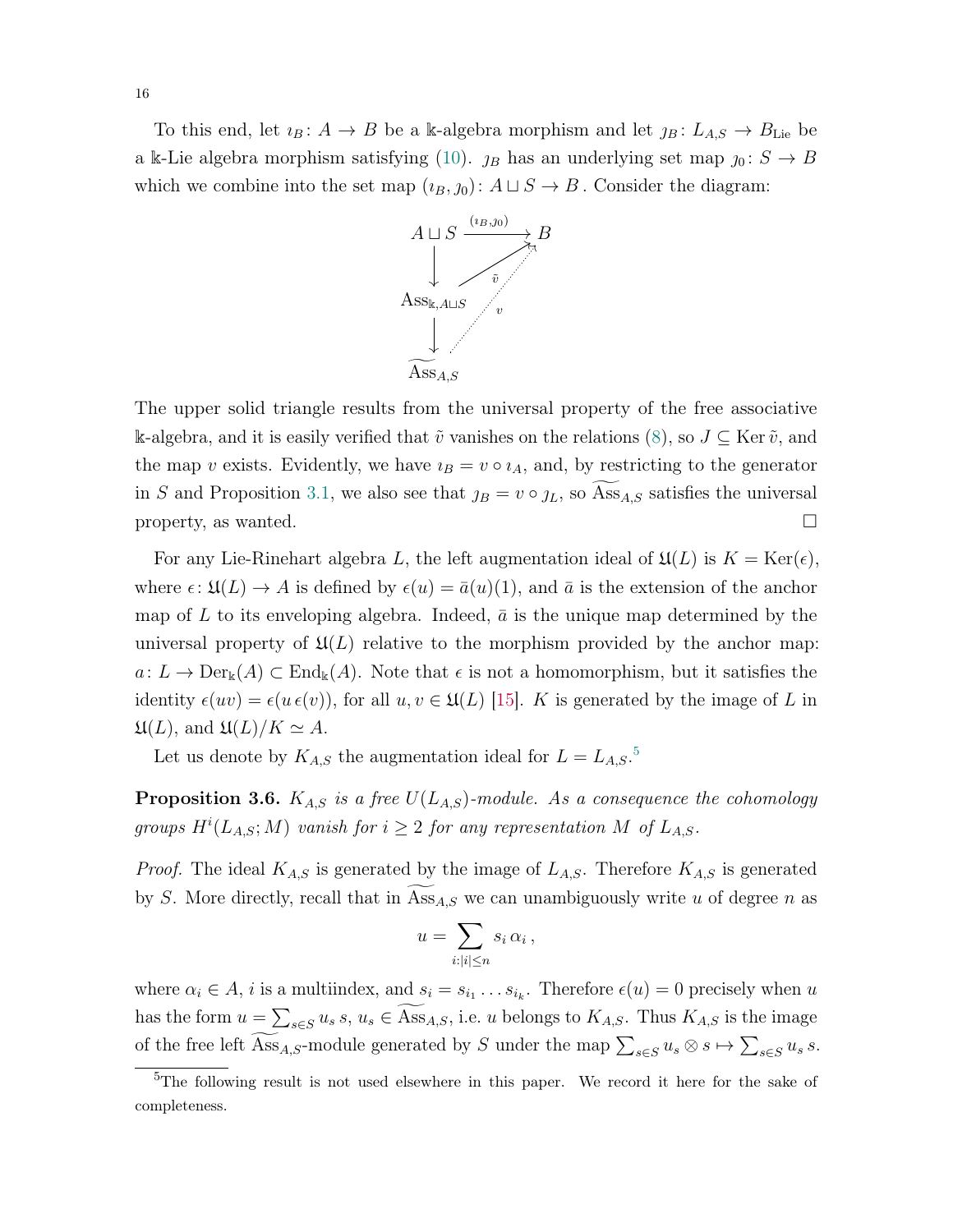Suppose  $\sum_{s \in S} u_s s = 0$ . By Remark [3.4,](#page-14-1) and the considerations on the G-filtration [\(9\)](#page-13-1) preceding it, we can assume the terms are ordered as discussed there, namely with all the generators from  $S$  to the right, and as consequence we can also assume the  $u<sub>s</sub>$  to be homogeneous of degree  $n$  in the number of generators in  $S$ , projecting to the graded algebra  $\mathrm{Ass}_{A,S}$ . We have

$$
0 = \sum_{s \in S} u_s s = \sum_{s \in S, i:|i|=n} \alpha_s s_{i_1} \dots s_{i_n} s.
$$

Since the rightmost letters are all different, and  $\mathrm{Ass}_{A,S}$  is free as an A-module, this implies that all  $\alpha_s = 0$ , and so  $u_s = 0$ .

By applying the functor  $\text{Hom}_{\mathfrak{U}(L_{A,S})}(-, M)$  to the resolution

$$
0 \to K_{A,S} \to \mathfrak{U}(L_{A,S}) \to A \to 0
$$

of A by free  $\mathfrak{U}(L_{A,S})$ -modules, one gets the second claim; one uses the isomorphism  $H^i(L_{A,S}, -) \simeq \text{Ext}^i_{\mathfrak{U}(L_{A,S})}(A, -)$  as functors  $\text{Rep}(L_{A,S}) \to \text{Vect}_{\mathbb{k}}$  [\[18,](#page-26-1) [2\]](#page-25-2).

<span id="page-16-1"></span>**Theorem 3.7.** Every  $(\mathbf{k}, A)$ -Lie-Rinehart algebra L is a quotient of the universal free  $(k, A)$ -Lie-Rinehart algebra  $L_{A,S}$  over some set S.

*Proof.* If we look at L as a Lie algebra over k, there is a surjective Lie algebra morphism f: Lie<sub>k,S</sub>  $\rightarrow$  L for some set S. We define  $a_S$ : Lie<sub>k,S</sub>  $\rightarrow$  Der<sub>k</sub>(A) as  $a_S = a \circ f$ , and use this to define a free Lie algebroid  $L_{A,S} = A \otimes \text{Lie}_{k,S}$ , with a naturally defined map  $f: L_{A,S} \to L$ . One easily checks that this an A-linear morphism which is also a morphism of k-Lie algebras, and satifies  $a \circ \tilde{f} = a_S : L_{A,S} \to \text{Der}_{\mathbb{k}}(A)$ .

<span id="page-16-2"></span>Remark 3.8. (A functorial construction) The previous construction of free Lie-Rinheart algebras has an equivalent description in terms of adjoint functors [\[4,](#page-25-5) [11\]](#page-26-9). Let  $\mathbf{Vect}_{\mathbf{k}}$ and  $\text{Lie}_k$  be the categories of k-vector spaces and k-Lie algebras, respectively. Then the free Lie algebra functor  $\text{File}_{\Bbbk} : \text{Vect}_{\Bbbk} \to \text{Lie}_{\Bbbk}$  is the left adjoint to the obvious forgetful functor  $\mathbf{Lie}_{\mathbb{k}} \to \mathbf{Vect}_{\mathbb{k}}$ . If we consider the categories  $\mathbf{Vect}_{\mathbb{k}}/ \mathrm{Der}_{\mathbb{k}}(A)$  and  $\mathbf{Lie}_{\mathbb{k}}/ \mathrm{Der}_{\mathbb{k}}(A)$ of pairs  $(V, b)$ ,  $(L, a)$  respectively, with  $b: V \to \text{Der}_{k}(A)$  a linear morphism, and  $a: L \to Der_{\mathbb{k}}(A)$  a morphism of Lie algebras, we obtain a functor

$$
\mathbf{Vect}_{\mathbb{k}}/\operatorname{Der}_{\mathbb{k}}(A) \to \mathbf{Lie}_{\mathbb{k}}/\operatorname{Der}_{\mathbb{k}}(A)
$$

which is again left adjoint to the obvious forgetful functor. Composing this with the tensor product functor  $A \otimes -$  we get the free Lie-Rinehart functor

<span id="page-16-0"></span>
$$
\textbf{FreeLR}: \textbf{Vect}_{\mathbb{k}}/\operatorname{Der}_{\mathbb{k}}(A) \to \textbf{LR}_A \tag{11}
$$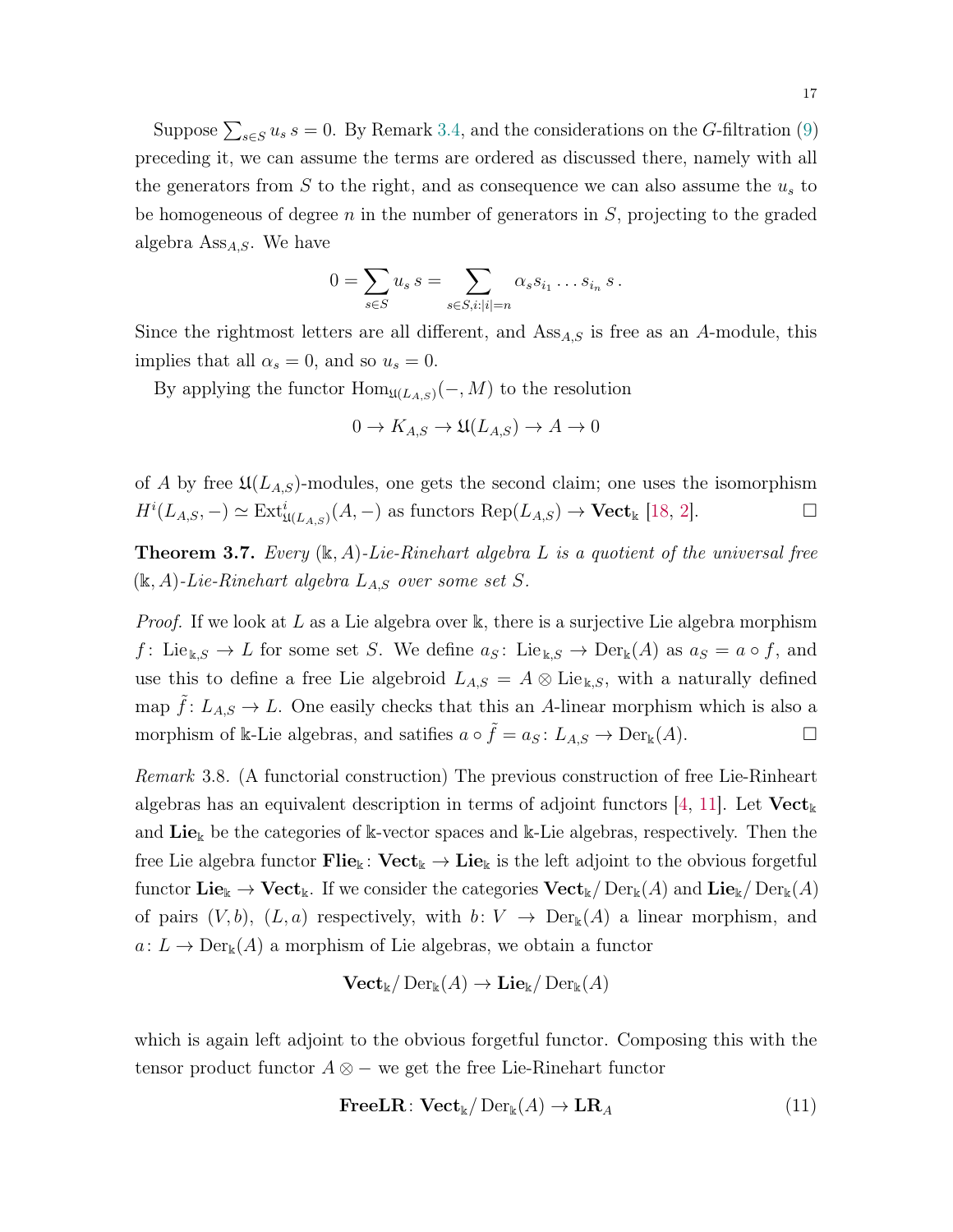(where  $LR_A$  is the category of  $(k, A)$ -Lie-Rinehart algebras).

Finally, let  $\text{Set}/\text{Der}_{k}(A)$  be the category of pairs  $(S, a_S)$ , where S is a set, and  $a_S$ map  $a_S : S \to \text{Der}_{\mathbb{k}}(A)$  such that the induced map  $\text{Lie}_{\mathbb{k},S} \to \text{Der}_{\mathbb{k}}(A)$  is a morphism of  $\&$ -Lie algebras. By taking the free vector space over S this gives a functor

$$
\mathbf{Set}/\operatorname{Der}_{\Bbbk}(A) \to \mathbf{Vect}_{\Bbbk}/\operatorname{Der}_{\Bbbk}(A).
$$

By composing this functor with the functor [\(11\)](#page-16-0) one obtains the functor  $(S, a_S) \mapsto L_{A,S}$ we implicitly defined in Section [3.2.](#page-11-2)  $\triangle$ 

3.3. Free Lie algebroids. As all constructions in the previous sections are functorial, they can be sheafified. So, if  $\mathscr S$  is a sheaf of sets on a scheme X, we can at first construct a sheaf  $\mathscr{L}ie_{\mathbf{k},\mathscr{S}}$  of  $\mathbf{k}_X$ -Lie algebras, by taking the sheaf associated to the presheaf whose space of sections over an open subset  $U \subset X$  is the free Lie algebra over the set  $\mathscr{S}(U)$ . Let us assume that  $a_{\mathscr{S}}: \mathscr{S} \to \Theta_X$  is a morphism of sheaves of sets such that the induced morphism  $a_{\mathscr{S}}: \mathscr{L}ie_{\mathbb{k},\mathscr{S}} \to \Theta_X$  is a morphism of sheaves of k-algebras. Then the  $\mathscr{O}_X$ -module  $\mathscr{O}_X \otimes_{\Bbbk} \mathrm{Lie}_{\Bbbk, \mathscr{S}}$ , using the construction of the transformation Lie-algebroid at the end of Section [2.1,](#page-3-1) becomes a sheaf of Lie-Rinehart algebras. This defines a sheaf  $\mathscr{L}_{\mathscr{S}}$  on X which is a Lie algebroid. We call it the free Lie algebroid over  $\mathscr{S}$  (The choice of the scheme  $X$  is understood. Moreover, although we do not record the choice of the morphism  $a_{\mathscr{S}}\colon\mathscr{S}\to\mathscr{D}er_{\mathbb{k}}\mathscr{A}$  in the notation, we should remember that  $\mathscr{L}_{\mathscr{S}}$  depends on it).

Theorem [3.7](#page-16-1) immediately implies

<span id="page-17-0"></span>**Corollary 3.9.** Every Lie algebroid over X is the quotient of the free Lie algebroid  $\mathcal{L}_{\mathcal{S}}$ for some sheaf of sets  $\mathscr S$  on X and some morphism of sheaves of sets  $a_{\mathscr S} \colon {\mathscr S} \to \Theta_X$ .

Also the functorial construction of Section [3.8](#page-16-2) immediately generalizes to Lie algebroids.

Remark 3.10. If the sheaf of sets  $\mathscr S$  is locally constant with a finite stalk, the sheaf of Lie algebras  $\mathscr{L}ie_{\mathbf{k},\mathscr{S}}$  is a locally free  $\mathbf{k}_X$ -module of finite rank. As a result, the free Lie algebroid  $\mathscr{L}_{\mathscr{S}}$  is a locally free  $\mathscr{O}_X$ -module of finite rank. Corollary [3.9](#page-17-0) can be strengthened to the claim that every locally free Lie algebroid of finite rank is the quotient of a free Lie algebroid which is a locally free  $\mathscr{O}_X$ -module of finite rank.  $\Delta$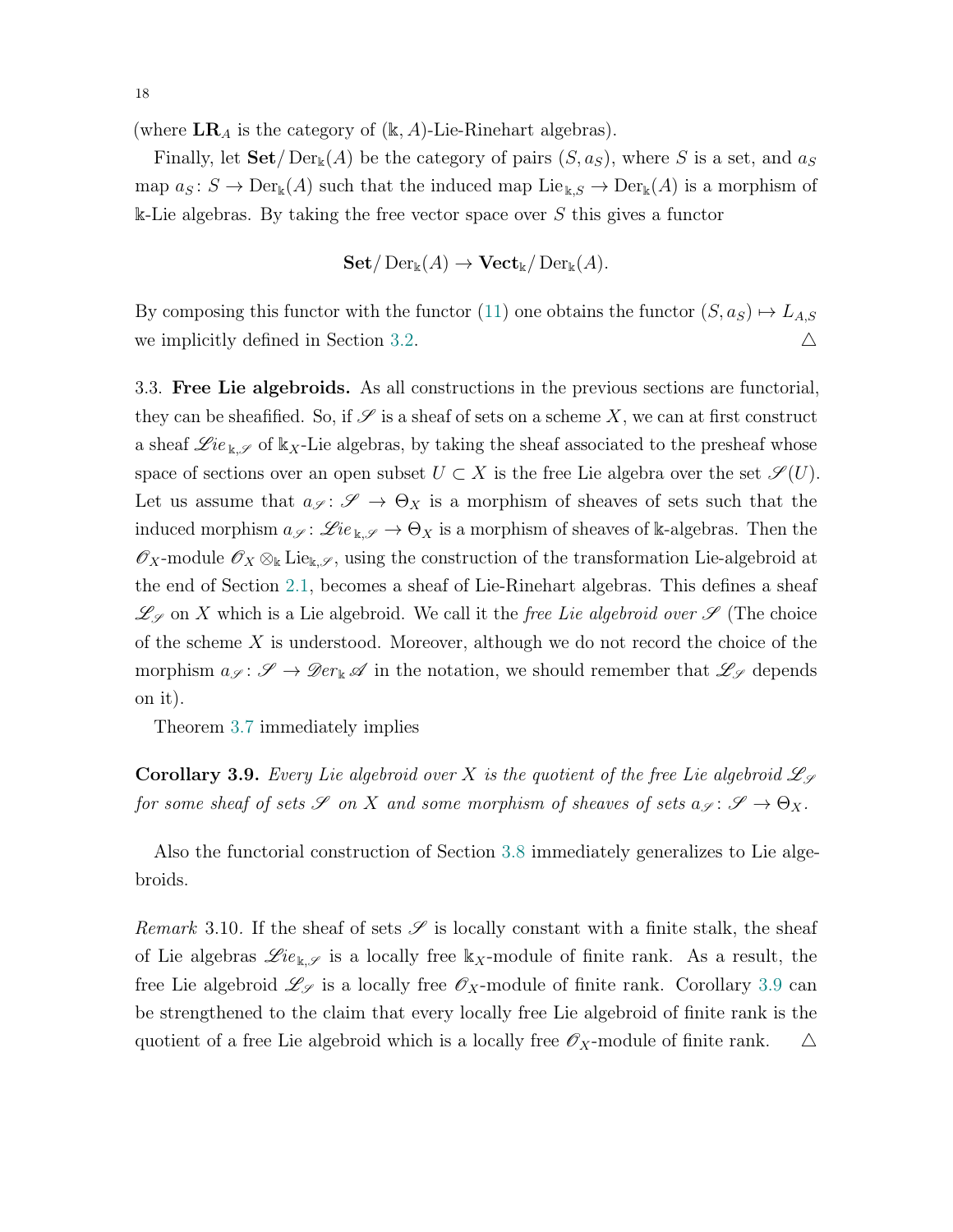#### 4. Abelian extensions of Lie algebroids

<span id="page-18-0"></span>4.1. The extension problem. Let  $\mathscr Q$  be a locally free Lie algebroid on a scheme  $X$ , and  $\mathscr L$  a coherent sheaf of Lie algebras over X, i.e., a coherent Lie algebroid with vanishing anchor. Fix a morphism

$$
\alpha\colon \mathscr{Q}\to \mathscr{O}\!\mathit{ut}(\mathscr{L}),
$$

where  $\mathcal{O}ut(\mathcal{L})$  is the sheaf of outer derivations of  $\mathcal{L}$  (note that  $\mathcal{O}ut(\mathcal{L})$ ) has a natural structure of Lie algebroid). Such a morphism gives the center  $Z(\mathscr{L})$  of  $\mathscr{L}$  a  $\mathscr{Q}$ module structure, so that we may consider the hypercohomology  $\mathbb{H}^{\bullet}(\mathscr{Q};Z(\mathscr{L}))$  (we drop the dependence on the morphism  $\alpha$  from the notation), and its truncated version  $\mathbb{H}^{\bullet}(\mathscr{Q};Z(\mathscr{L}))^{(1)}.$ 

4.2. Abelian extensions. Consider an extension of Lie algebroids as in [\(1\)](#page-1-1), with  $\mathscr L$ abelian. As in Section [2.10,](#page-10-0) we give  $\mathscr L$  a structure of  $\mathscr Q$ -,  $\mathscr E$ - and  $\mathscr L$ -module. Note that  $Der(\mathscr{L}, \mathscr{L}) = End_{\mathscr{O}_X}(\mathscr{L}),$  so that the morphism  $\delta$  in [\(7\)](#page-11-3) yields a morphism

$$
\text{End}_{\mathscr{O}_X}(\mathscr{L}) \to \mathbb{H}^2(\mathscr{Q};\mathscr{L})^{(1)}.
$$

Applying this morphism to the identity of  $\mathscr L$  we obtain a set-theoretic map (classifying morphism)

$$
\operatorname{Ext}_{\operatorname{LA}}(\mathscr{Q};\mathscr{L}) \to \mathbb{H}^2(\mathscr{Q};\mathscr{L})^{(1)}
$$

where  $\text{Ext}_{\text{LA}}(\mathcal{Q}; \mathcal{L})$  is the set of equivalence classes of extensions of  $\mathcal{Q}$  by  $\mathcal{L}$  compatible with the morphism  $\alpha$ , with the usual equivalence relation.

In the abelian case, the problem of extending a Lie algebroid  $\mathscr Q$  by a sheaf of abelian algebras  $\mathscr L$  is unobstructed. The problem of classifying the extensions may be cast in the general form of the theory developed in the paper [\[20\]](#page-26-0). There it is shown that extensions are classified by the first derived functor of the functor  $Der(\mathscr{Q};-)$  applied to L With the identification of these derived functor with the shifted functors  $\mathbb{H}^{\bullet}(\mathscr{Q}, -)^{(1)}$ (Proposition [2.5\)](#page-10-1) we obtain Theorem [1.1](#page-2-0) for the abelian case.

# 5. Nonabelian extensions

<span id="page-18-1"></span>5.1. The obstruction class. As we already discussed, in the nonabelian case the problem of finding an extension of  $\mathscr Q$  by  $\mathscr L$  inducing a given morphism  $\alpha: \mathscr Q \to$  $\mathcal{D}er(Z(\mathcal{L}))$  is obstructed by a class in the group  $\mathbb{H}^3(\mathcal{Q};Z(\mathcal{L}))^{(1)}$ . This obstruction class was already built in [\[3\]](#page-25-1) using Čech resolutions. Here we want to give an more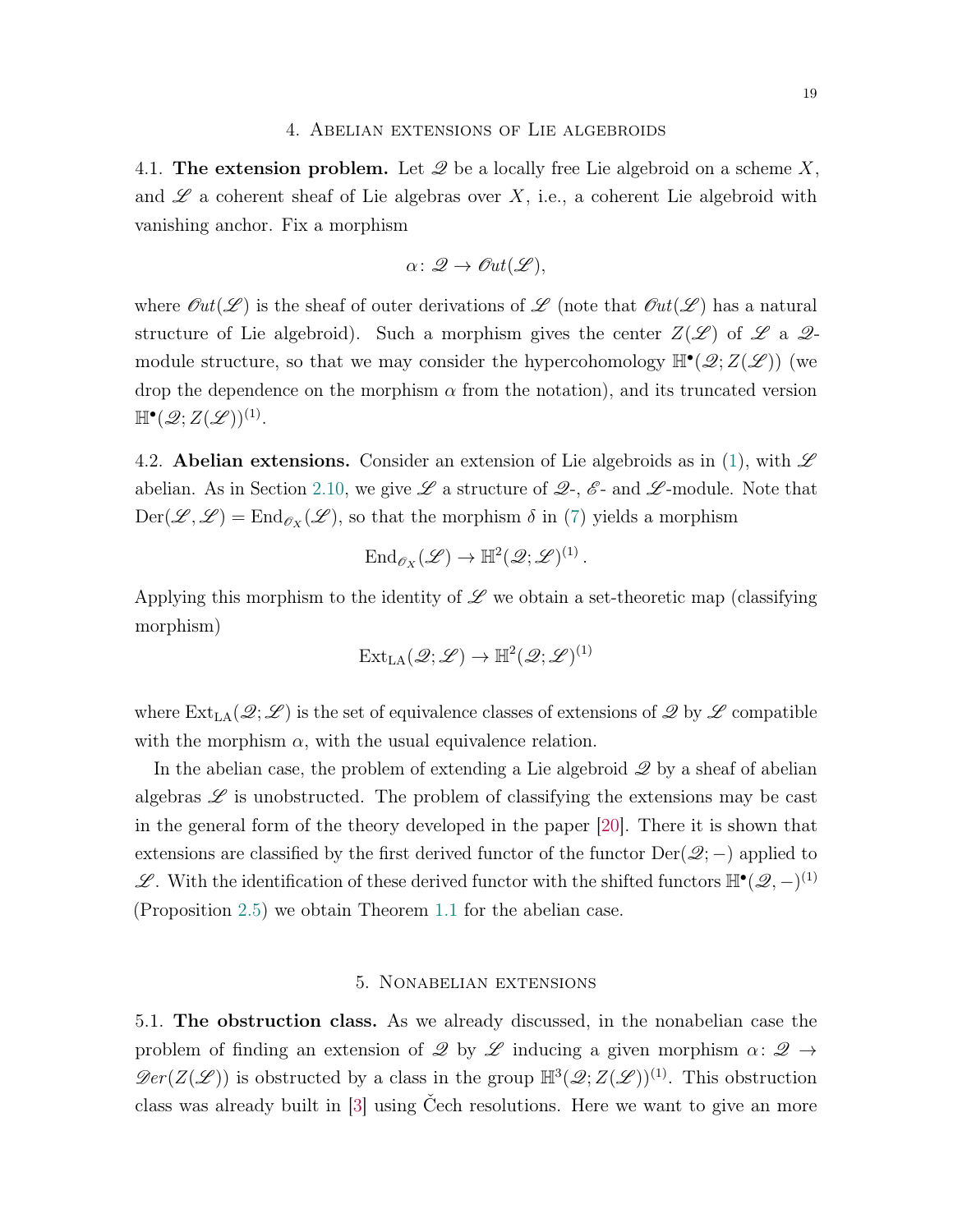abstract construction, using the formalism so far developed in this paper. What we are going to do is essentially to generalize the treatment in [\[13\]](#page-26-11) to Lie algebroids.

As we saw,  $\mathscr Q$  can be represented as a quotient of a free Lie algebroid, which we denote  $\mathscr{F}$ ; we also denote

$$
\mathcal{T} = \ker(\mathcal{F} \to \mathcal{Q}).
$$

The epimorphism  $\mathscr{F} \to \mathscr{Q}$  induces an epimorphism  $\mathfrak{U}(\mathscr{F}) \to \mathfrak{U}(\mathscr{Q})$ . Let  $\mathscr{K}$  be the corresponding kernel, so that we have

$$
0 \to \mathscr{K} \to \mathfrak{U}(\mathscr{F}) \to \mathfrak{U}(\mathscr{Q}) \to 0.
$$

Moreover we denote by  $\mathscr{J}$  the kernel of the augmentation morphism  $\mathfrak{U}(\mathscr{F}) \to \mathscr{O}_X$ . Note that  $\mathscr K$  injects into  $\mathscr J$ , and  $\mathscr K\mathscr J$  injects to  $\mathscr K$ . If we denote

$$
\widetilde{\mathscr{K}}^i = \mathscr{K}^i / \mathscr{K}^{i+1}, \qquad \widetilde{\mathscr{J}}^i = \mathscr{K}^i \mathscr{J} / \mathscr{K}^{i+1} \mathscr{J}, \quad \text{for } i = 0, \dots
$$

(with  $\mathscr{K}^0 = \mathfrak{U}(\mathscr{F})$ ), the sheaves  $\mathscr{K}^i$ ,  $\mathscr{J}^i$  are locally free  $\mathscr{O}_X$ -modules with a  $\mathfrak{U}(\mathscr{Q})$ module structure. The previous injections define morphisms  $\widetilde{\mathscr{K}}^i \to \widetilde{\mathscr{J}}^{i-1}$  and  $\widetilde{\mathscr{J}}^i \to$  $\mathscr{K}^i$ . Moreover, there is a morphism  $\mathscr{J}^0 \to \mathfrak{U}(\mathscr{Q})$ .

Let X be a sheaf of sets, and  $a_{\mathscr{F}}: \mathscr{X} \to \mathscr{D}er_{\mathbb{K}}(\mathscr{O}_X)$  a morphism such that the associated free Lie algebroid is isomorphic to  $\mathscr F$ . Analogously, let  $\mathscr Y$  be a sheaf of sets whose associated sheaf of free Lie algebras is isomorphic to  $\mathscr{T}$ . Then  $\mathscr{Y}$  generates  $\mathscr{K}$ as a sheaf of free  $\mathfrak{U}(\mathscr{Q})$ -algebras. Moreover, products of i sections of  $\mathscr{Y}$  mod  $\mathscr{K}^{i+1}$ generate  $\mathscr{K}^i$ , and products of i copies of  $\mathscr{Y}$  times sections of  $\mathscr{X}$  mod  $\mathscr{K}^{i+1}\mathscr{J}$  generate  $\mathscr{J}$ <sup>i</sup>.

Lemma 5.1. The sequence

$$
\cdots \to \widetilde{\mathscr{K}}^2 \to \widetilde{\mathscr{J}}^1 \to \widetilde{\mathscr{K}}^1 \to \widetilde{\mathscr{J}}^0 \to \mathfrak{U}(\mathscr{Q}) \to \mathscr{O}_X \to 0.
$$

is a resolution of  $\mathscr{O}_X$  by locally free  $\mathfrak{U}(\mathscr{Q})$ -modules.

*Proof.* Brute force diagram chasing. □

We can again slice this exact sequence into

$$
0 \to \mathcal{J} \to \mathfrak{U}(\mathcal{Q}) \to \mathcal{O}_X \to 0,
$$
  

$$
\cdots \to \widetilde{\mathcal{K}}^2 \to \widetilde{\mathcal{J}}^1 \to \widetilde{\mathcal{K}}^1 \to \widetilde{\mathcal{J}}^0 \to \mathcal{J} \to 0.
$$
 (12)

<span id="page-19-0"></span>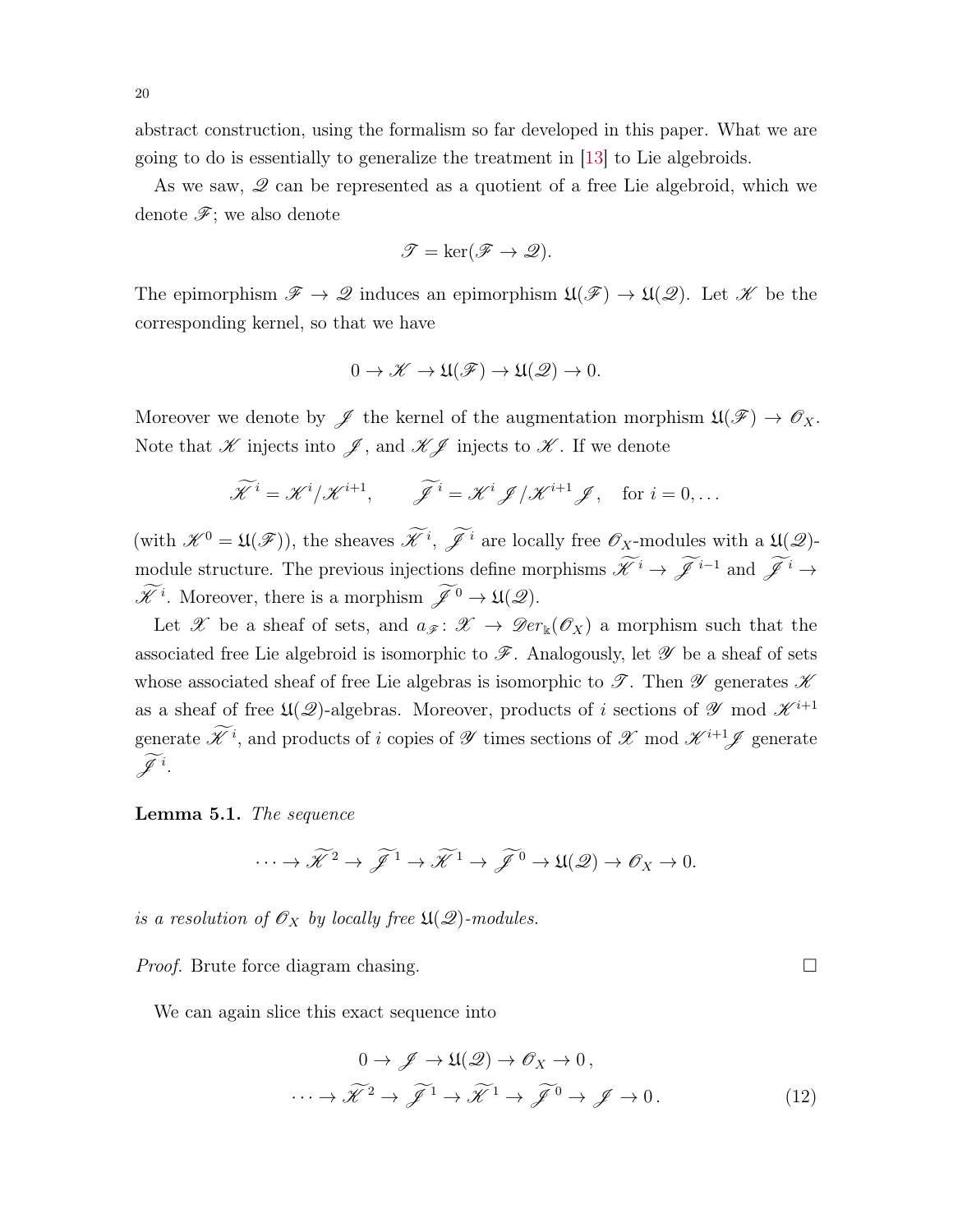Moreover, we pick a lift  $\tilde{\alpha}$ :  $\mathscr{F} \to \mathscr{D}er(\mathscr{L})$  of  $\alpha$ , so that we have a commutative diagram

$$
0 \longrightarrow \mathcal{T} \longrightarrow \mathcal{F} \longrightarrow \mathcal{Q} \longrightarrow 0 \qquad (13)
$$
  
\n
$$
\downarrow^{\beta} \downarrow^{\tilde{\alpha}} \downarrow^{\alpha}
$$
  
\n
$$
0 \longrightarrow Z(\mathcal{L}) \longrightarrow \mathcal{L} \xrightarrow{\text{ad}} \mathcal{D}er(\mathcal{L}) \longrightarrow \mathcal{O}ut(\mathcal{L}) \longrightarrow 0
$$

where  $\beta$  is the induced morphism.

We define a morphism

<span id="page-20-1"></span><span id="page-20-0"></span>
$$
o\colon\widetilde{\mathscr{J}}^1\to Z(\mathscr{L}).
$$

It is enough to define o on an element of the type yx, where x is a generator of  $\mathscr{F}$ , and y is a generator of  $\mathscr{T}$ . We let

$$
o(yx) = \beta(\{x, y\}) - \tilde{\alpha}(x)(\beta(y)).
$$
\n(14)

To show that this takes values in  $Z(\mathscr{L})$  one checks by direct computation the identities

$$
\tilde{\alpha}(x)(\beta(y)) = \tilde{\alpha}(\{x, y\}) = \mathrm{ad}_{\tilde{\alpha}(x)(\beta(y))} = \mathrm{ad}_{\beta(\{x, y\})}
$$

so that  $\tilde{\alpha}(x)(\beta(y))$  and  $\beta(\lbrace x,y \rbrace)$  differ indeed by a section of  $Z(\mathscr{L})$ .

We apply the functor  $\text{Hom}_{\mathfrak{U}(\mathcal{Q})}(-, Z(\mathcal{L}))$  to the resolution [\(12\)](#page-19-0), obtaining,

$$
0 \to \text{Der}(\mathcal{Q}, Z(\mathcal{L})) \to \text{Hom}_{\mathfrak{U}(\mathcal{Q})}(\widetilde{\mathcal{J}}^0, Z(\mathcal{L})) \xrightarrow{d_1} \text{Hom}_{\mathfrak{U}(\mathcal{Q})}(\widetilde{\mathcal{K}}^1, Z(\mathcal{L}))
$$
  

$$
\xrightarrow{d_2} \text{Hom}_{\mathfrak{U}(\mathcal{Q})}(\widetilde{\mathcal{J}}^1, Z(\mathcal{L})) \xrightarrow{d_3} \text{Hom}_{\mathfrak{U}(\mathcal{Q})}(\widetilde{\mathcal{K}}^2, Z(\mathcal{L})) \to \dots (15)
$$

By Section [2.9,](#page-9-2) the cohomology of this complex is isomorphic to  $\mathbb{H}^{\bullet+1}(\mathscr{Q}; Z(\mathscr{L}))$ . Note also that *o* is an element in  $\text{Hom}_{\mathfrak{U}(\mathscr{Q})}(\mathscr{J}^1, Z(\mathscr{L}))$ .

**Lemma 5.2.**  $d_3(o) = 0$ . Moreover, the cohomology class of o in  $\mathbb{H}^3(\mathscr{Q}; Z(\mathscr{L}))^{(1)}$  only depends on  $\alpha$ .

*Proof.* To prove that  $d_3(o) = 0$  we need to show that  $o(yx)$ , as in equation [\(14\)](#page-20-0), is zero when both y and x are sections of  $\mathscr{T}$ . But this follows from the commutativity of the diagram [\(13\)](#page-20-1) (that is, from the definition of  $\beta$ ). To prove that the cohomology class of o only depends on  $\alpha$  means to show that this cohomology class vanishes when  $\alpha = 0$ . In this case,  $\tilde{\alpha}$  takes values in the inner derivations, i.e., there is a morphism  $\hat{\alpha}$ :  $\mathscr{F} \to \mathscr{L}$ such that  $\tilde{\alpha}(x)(y) = {\hat{\alpha}(x), y}$ . Moreover,  $\hat{\alpha}_{|\mathcal{F}} = \beta$ , so that

$$
o(yx) = \hat{\alpha}(\{x, y\}) - \{\hat{\alpha}(x), \hat{\alpha}(y)\} = 0.
$$

<span id="page-20-2"></span> $\Box$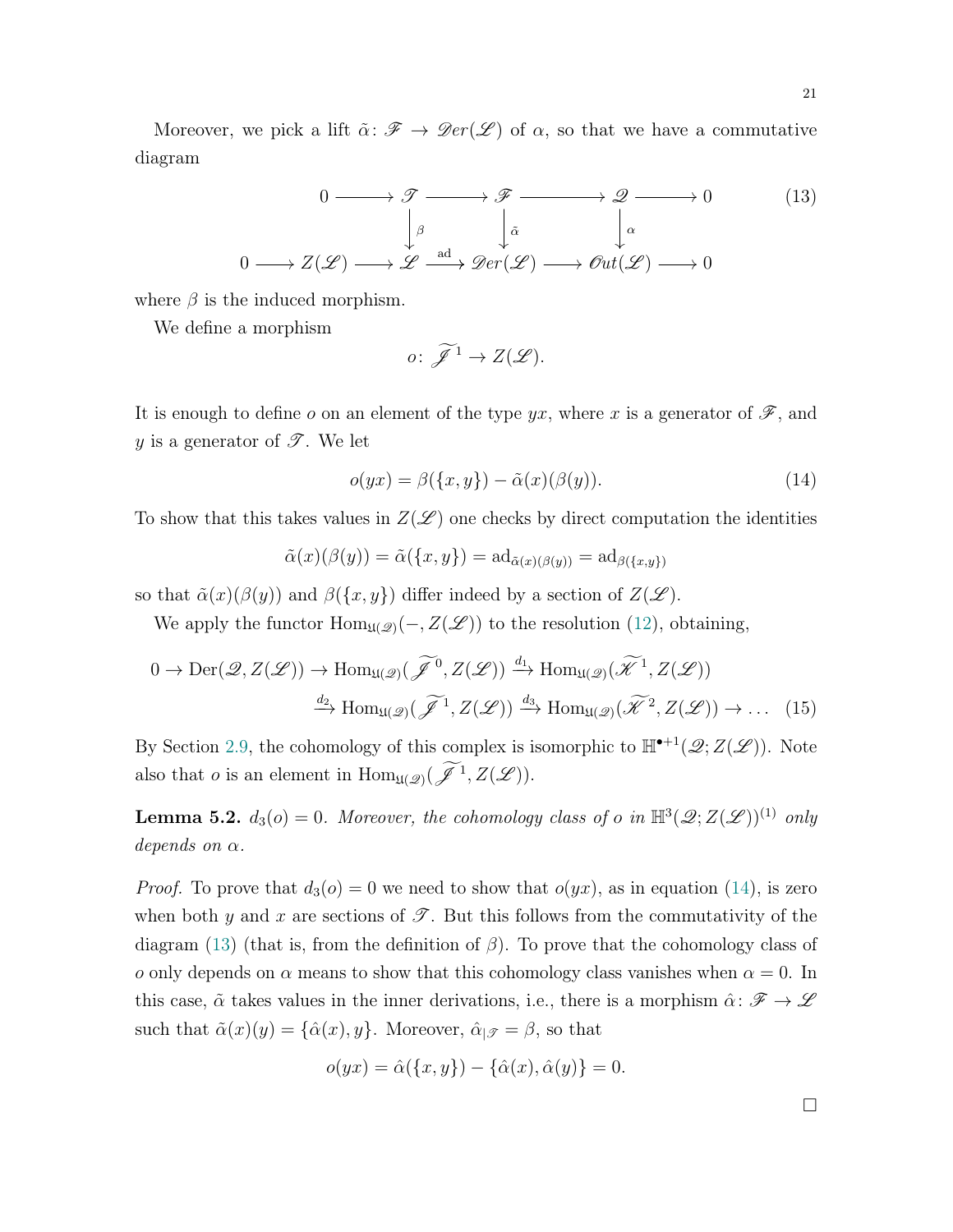**Definition 5.3.** We denote by  $ob(\alpha)$  the cohomology class induced in  $\mathbb{H}^3(\mathscr{Q}; Z(\mathscr{L}))^{(1)}$ by o, and call it the obstruction class associated with  $\alpha$ .

**Theorem 5.4.** Given a Lie algebroid 2, a coherent sheaf  $\mathscr L$  of Lie algebras over  $\mathscr O_X$ , and a morphism  $\alpha: \mathscr{Q} \to \mathscr{O}\mathfrak{u}(\mathscr{L})$ , an extension of Lie algebroids as in [\(1\)](#page-1-1) inducing on  $Z(\mathscr{L})$  the  $\mathscr{Q}\text{-module structure given by }\alpha$  exists if and only if  $ob(\alpha) = 0$ .

*Proof.* Assume that an extension as in [\(1\)](#page-1-1) exists, inducing the given morphism  $\alpha$ . Write  $\mathscr Q$  as the quotient of a free algebroid  $\mathscr F$ , and lift the morphism  $\mathscr E \to \mathscr Q$  to  $\mathscr F$ , obtaining a commutative diagram



where  $\beta$  is the induced morphism. Define  $\tilde{\alpha}$ :  $\mathscr{F} \to \mathscr{D}er(\mathscr{L}, \mathscr{L})$  by letting  $\tilde{\alpha} = -\operatorname{ad} \circ \gamma$ . Then  $\tilde{\alpha}$  is a lift of  $\alpha$ , and for all sections t of  $\mathscr T$  and  $x$  of  $\mathscr F$  one has

$$
\beta(\lbrace x,t \rbrace) - \tilde{\alpha}(x)(\beta(t)) = 0 \tag{16}
$$

so that the obstruction class  $ob(\alpha)$  vanishes.

Conversely, assume that  $ob(\alpha) = 0$ , and take a lift  $\tilde{\alpha} \colon \mathscr{F} \to \mathscr{D}er(\mathscr{L}, \mathscr{L})$ . The corresponding cocycle lies in the image of the morphism  $d_2$  in [\(15\)](#page-20-2), so it defines a morphism  $\beta: \mathscr{T} \to \mathscr{L}$ , which satisfies the equation [\(16\)](#page-21-0). Again, we consider the extension

$$
0 \to \mathcal{F} \to \mathcal{F} \to \mathcal{Q} \to 0.
$$

Note that L is an F-module via  $\mathscr{F} \to \mathscr{Q}$ . The semidirect product  $\mathscr{L} \rtimes \mathscr{F}$  contains the sheaf of Lie algebras

$$
\mathscr{H} = \{ (\ell, x) \, | \, x \in \mathscr{T}, \ \ell = \beta(x) \}.
$$

The quotient  $\mathscr{E} = \mathscr{L} \rtimes \mathscr{F} / \mathscr{H}$  provides the desired extension.

5.2. Classifying extensions. We assume now that the obstruction class  $ob(\alpha) = 0$  is zero, so that the set  $\text{Ext}_{LA}(\mathcal{Q}, \mathcal{L})$  of equivalence classes of extensions of  $\mathcal{Q}$  by  $\mathcal{L}$  is not empty. We want to show that  $\text{Ext}_{\text{LA}}(\mathscr{Q}, \mathscr{L})$  is a torsor on the group  $\mathbb{H}^2(\mathscr{Q}; Z(\mathscr{L}))^{(1)}$ . The idea is to reduce the problem to the abelian case. We shall be inspired by the treatment in [\[16\]](#page-26-12) for the case of Lie algebras (actually, this is in turn an adaption to the case of Lie algebras of what was done by Eilenberg and Maclane for groups [\[5\]](#page-25-6), and the Eilenberg-Maclane paper is much easier to read).

<span id="page-21-0"></span>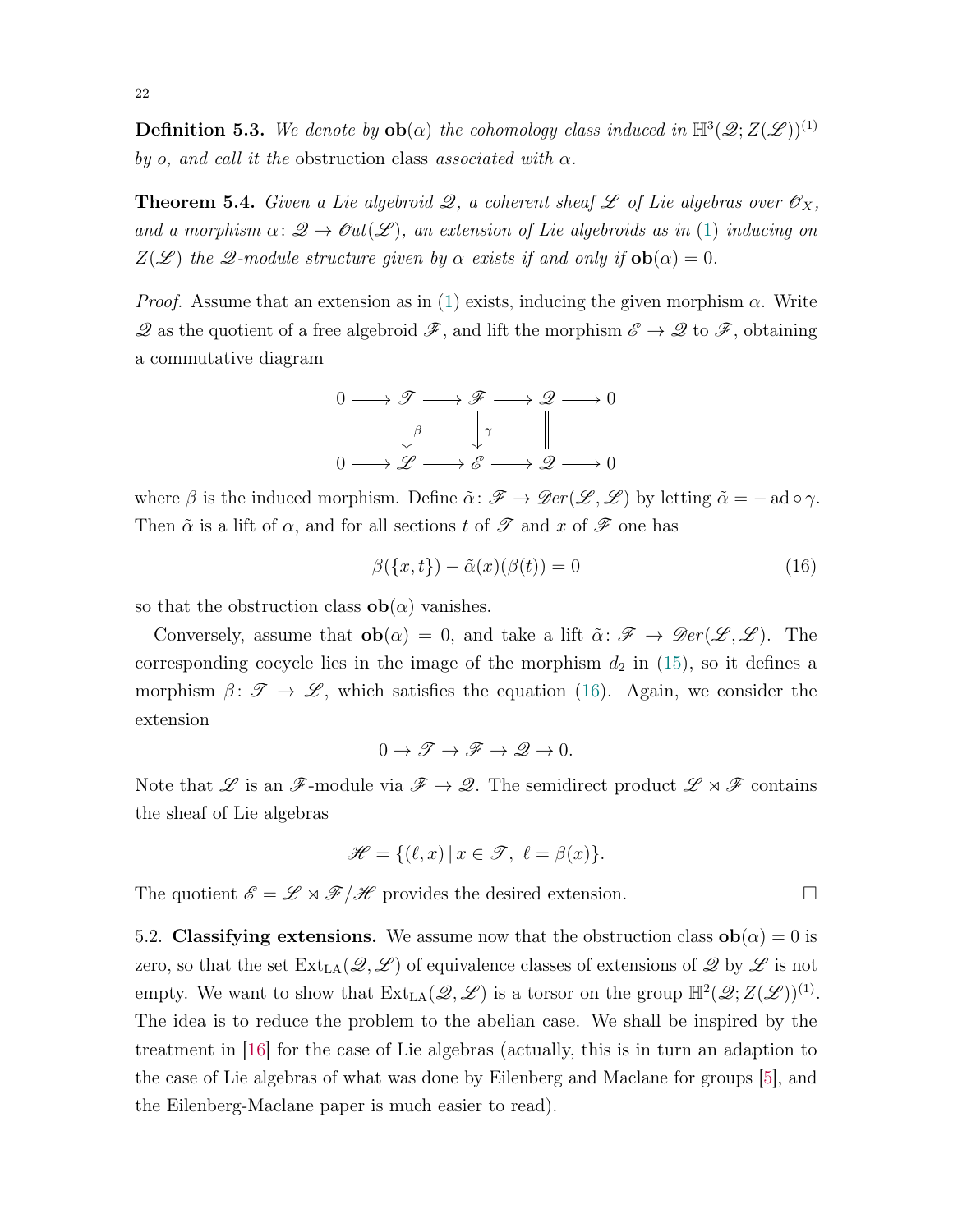In particular, we shall prove the following result. For clarity, for every morphism  $\alpha\colon \mathscr{Q}\to \mathscr{O}\!\mathscr{u}t(\mathscr{L})$  we denote by  $\alpha_0$  the induced morphism  $\alpha_0\colon \mathscr{Q}\to \mathscr{D}\!\mathscr{e}r(Z(\mathscr{L}))$ .

<span id="page-22-0"></span>**Proposition 5.5.** The equivalence classes of extensions of  $\mathscr Q$  by  $\mathscr L$  inducing  $\alpha$  are in a one-to-one correspondence with equivalence classes of extensions of  $\mathscr{Q}$  by  $Z(\mathscr{L})$ inducing  $\alpha_0$ , and are therefore in a one-to-one correspondence with the elements of the group  $\mathbb{H}^2(\mathscr{Q};Z(\mathscr{L}))^{(1)}$ .

To prove Proposition [5.5](#page-22-0) we need to develop some machinery. Let  $\mathscr{C}_1$ ,  $\mathscr{C}_2$  be two Lie algebroids, and assume there are two surjective morphism  $f_i: \mathscr{C}_i \to \mathscr{Q}$ . The fibre product  $\mathcal{C}_1 \times_{\mathcal{Q}} \mathcal{C}_2$  has a natural structure of Lie algebroid. Assuming that ker  $f_1$  and ker  $f_2$  have isomorphic centres, which we denote  $\mathscr{Z}$ , we define a product  $\mathscr{C}_1 \star \mathscr{C}_2$  by letting

$$
\mathscr{C}_1 \star \mathscr{C}_2 = \mathscr{C}_1 \times_{\mathscr{Q}} \mathscr{C}_2 / \mathscr{Z},
$$

where  $\mathscr{Z}$  is mapped to  $\mathscr{C}_1 \times_{\mathscr{Q}} \mathscr{C}_2$  as  $z \mapsto (z, -z)$ .

Moreover, we shall consider pairs  $(\mathscr{K}, \alpha)$ , where  $\mathscr{K}$  is a coherent sheaf of  $\mathscr{O}_X$ -Lie algebras on X, whose centre is isomorphic to a fixed sheaf of abelian  $\mathscr{O}_X$ -Lie algebras  $\mathscr{Z}$ , and  $\alpha$  is a morphism  $\mathscr{Q} \to \mathscr{O}\hspace{-0.01cm}\mathscr{U}(\mathscr{K})$ . We assume that the obstruction class  $\mathbf{ob}(\alpha_0)$ vanishes, so that for every pair  $(\mathscr{K}, \alpha)$  there are extensions

<span id="page-22-1"></span>
$$
0 \to \mathscr{K} \to \mathscr{E} \to \mathscr{Q} \to 0
$$

such that the induced morphism  $\mathcal{Q} \to \mathcal{O}ut(\mathcal{K})$  coincides with  $\alpha$  — i.e., every pair  $(\mathscr{K}, \alpha)$  is extendible.

Given two pairs  $(\mathscr{K}', \alpha')$ ,  $(\mathscr{K}'', \alpha'')$ , we define their product

$$
(\mathscr{K}',\alpha') \star (\mathscr{K}'',\alpha'') = (\mathscr{K}' \oplus \mathscr{K}'' / \mathscr{Z}, \alpha' \star \alpha'')
$$

where  $\mathscr X$  is embedded as above, and  $\alpha' \star \alpha'' : \mathscr Q \to \mathscr{O}\!\mathscr{u} \mathscr{U} \to \mathscr{K}'$  is the sum of  $\alpha'$ and  $\alpha''$ , which acts on the image of  $\mathscr{Z}$  in  $\mathscr{K}' \oplus \mathscr{K}''$  as the derivation  $(\alpha_0, -\alpha_0)$ . It is easy to check that if  $\mathscr{E}'$  and  $\mathscr{E}''$  are extensions of  $\mathscr{Q}$  by  $(\mathscr{K}', \alpha')$ ,  $(\mathscr{K}'', \alpha'')$ , respectively, then  $\mathscr{E}' \star \mathscr{E}''$  is an extension of  $\mathscr{Q}$  by  $(\mathscr{K}', \alpha') \star (\mathscr{K}'', \alpha'')$ . Since this is compatible with equivalence, in particular we have a map

$$
\operatorname{Ext}^{1}(\mathcal{Q}, \mathcal{K}') \times \operatorname{Ext}^{1}(\mathcal{Q}, \mathcal{K}'') \to \operatorname{Ext}^{1}(\mathcal{Q}, \mathcal{K}' \star \mathcal{K}''). \tag{17}
$$

Note that a derivation of a sheaf of Lie algebras always restricts to a derivation of its centre.

**Lemma 5.6.** Given pairs  $(\mathcal{K}, \alpha)$  and  $(\mathcal{Z}, \beta)$ , where  $\beta$  is the restriction of  $\alpha$  to  $\mathcal{Z}$ , one has  $(\mathscr{K}, \alpha) \star (\mathscr{Z}, \beta) \simeq (\mathscr{K}, \alpha)$ .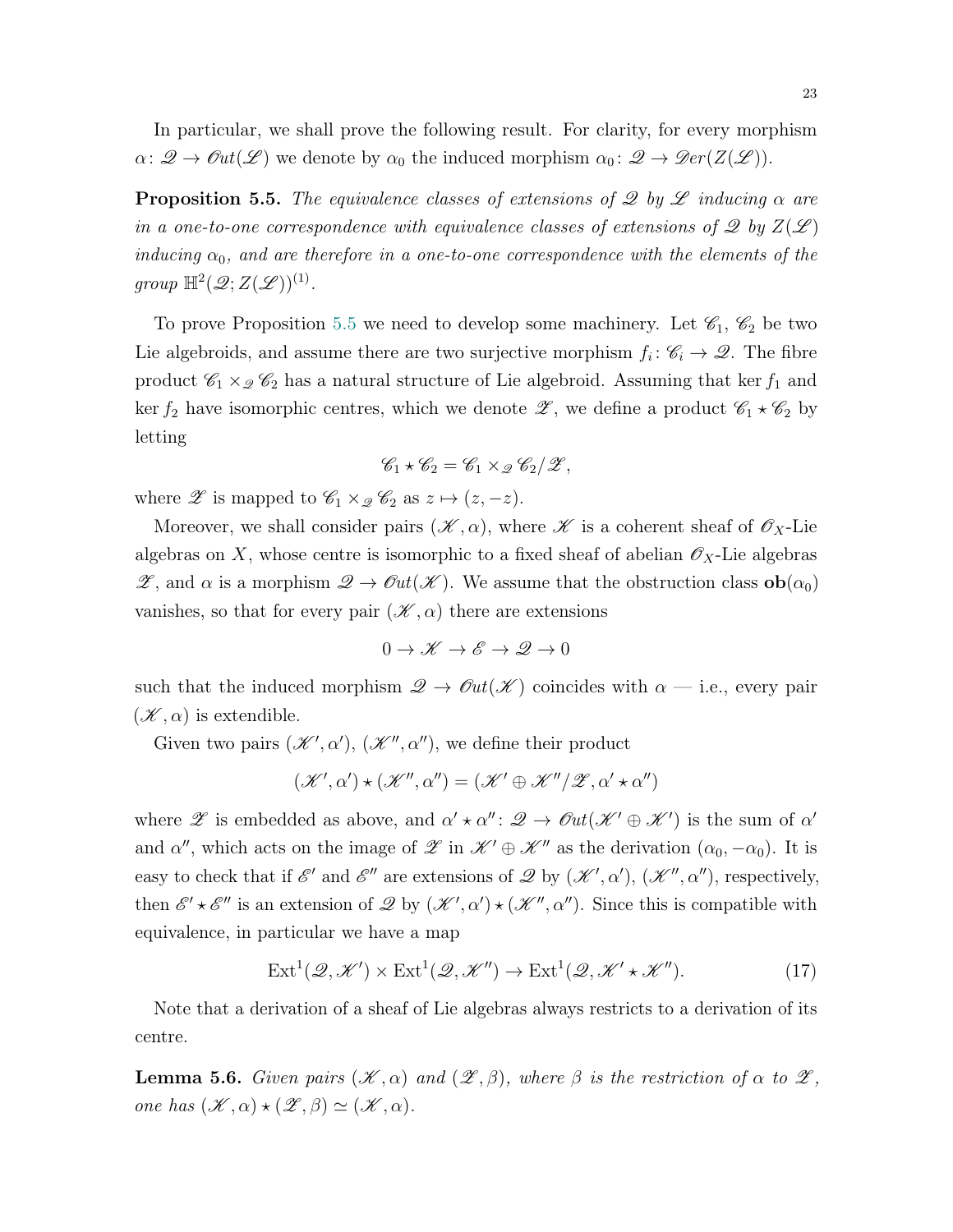*Proof.* Direct computation.  $\square$ 

Remark 5.7. In this case, the map [\(17\)](#page-22-1) becomes

$$
Ext^1(\mathscr{Q}, \mathscr{K}) \times Ext^1(\mathscr{Q}, \mathscr{Z}) \to Ext^1(\mathscr{Q}, \mathscr{K})
$$

(i.e., it is the Baer sum, see e.g. [\[9\]](#page-26-13)), and on representing cocycles it is expressed by the sum of cocycles.  $\triangle$ 

We now fix a reference point in  $Ext_{LA}(\mathcal{Q}, \mathcal{L})$ , that is, we fix an extension  $\mathcal{E}$  of  $\mathcal{Q}$  by  $\mathscr{L}$ . The following two Lemmas provide a proof of Proposition [5.5.](#page-22-0)

**Lemma 5.8.** Any extension  $\mathscr{E}'$  of  $\mathscr{Q}$  by  $\mathscr{L}$  is equivalent to a product  $\mathscr{E} \star \mathscr{D}$  of  $\mathscr{E}$  by an extension  $\mathscr{D}$  of  $\mathscr{Q}$  by  $Z(\mathscr{L})$ .

*Proof.* Since  $\mathscr Q$  is locally free, given an open affine covering  $\mathfrak U = \{U_i\}$ , we may fix local splittings  $s_i: \mathcal{Q}_{|U_i} \to \mathcal{E}_{|U_i}$ . Then we can associate with  $\mathcal E$  a triple of Cech cochains  $\{\alpha_i\} \in \check{C}^0(\mathfrak{U}, \mathscr{Q}^* \otimes \mathscr{D}er(\mathscr{L}, \mathscr{L}))$ ,  $\{\rho_i\} \in \check{C}^0(\mathscr{U}, \Lambda^2 \mathscr{Q}^* \otimes \mathscr{L})$ ,  $\{\phi_{ij}\} \in \check{C}^1(\mathfrak{U}, \mathscr{Q}^* \otimes \mathscr{L})$ by letting, for all sections x, y of  $\mathscr Q$  and  $\ell$  of  $\mathscr L$ ,

$$
\alpha_i(x)(\ell) = \{s_i(x), \ell\}, \quad \rho(x, y) = \{s_i(x), s_i(y)\} - s_i(\{x, y\}), \quad \phi_{ij} = s_{i|U_i \cap U_j} - s_{j|U_i \cap U_j}.
$$

The  $\alpha_i$  are local lifts of the morphism  $\alpha: \mathcal{Q} \to \mathcal{O}\mathfrak{ut}(Z(\mathcal{L}))$ , and satisfy the conditions

$$
[\alpha_i(x), \alpha_i(y)] - \alpha_i(\{x, y\}) = \text{ad}(\rho_i(x, y)), \qquad \alpha_i - \alpha_j = \text{ad}\,\phi_{ij}.
$$
 (18)

Moreover,  $\{\phi_{ij}\}$  is a cocycle which describes  $\mathscr E$  as an extension of  $\mathscr O_X$ -modules. The cochain  $\{\rho_i\}$  is closed under the Lie-Rinehart differential

$$
d_{\alpha_i} \rho_i(x, y, z) = \alpha_i(x) (\rho_i(y, z)) - \rho_i({x, y}, z) + \text{cycl. perm.} = 0
$$

and describes  $\mathscr{E}(U_i)$  as a Lie-Rinehart extension of  $\mathscr{Q}(U_i)$  by  $\mathscr{L}(U_i)$ . Finally, these cochains satisfy a compatibility condition for the Lie-Rinehart algebra structures on  $U_i \cap U_j$ :

<span id="page-23-0"></span>
$$
(\delta \rho)_{ij} = d_{\alpha_i} \phi_{ij}.
$$

If  $(\{\alpha_i'\}, \{\rho_i'\}, \{\phi_{ij}'\})$  is a triple describing the extension  $\mathscr{E}'$ , one can modify  $\{\phi_{ij}'\}$  by adding a coboundary so that  $\alpha_i' = \alpha_i$ . If we define

<span id="page-23-1"></span>
$$
\psi_{ij} = \phi'_{ij} - \phi_{ij} \tag{19}
$$

then for all sections x of  $\mathscr Q$  and  $\ell$  of  $\mathscr L$  one has  $\{\psi_{ij}(x), \ell\} = 0$ , so that

$$
\{\psi_{ij}\} \in \check{C}^1(\mathfrak{U}, \mathscr{Q}^* \otimes Z(\mathscr{L})).
$$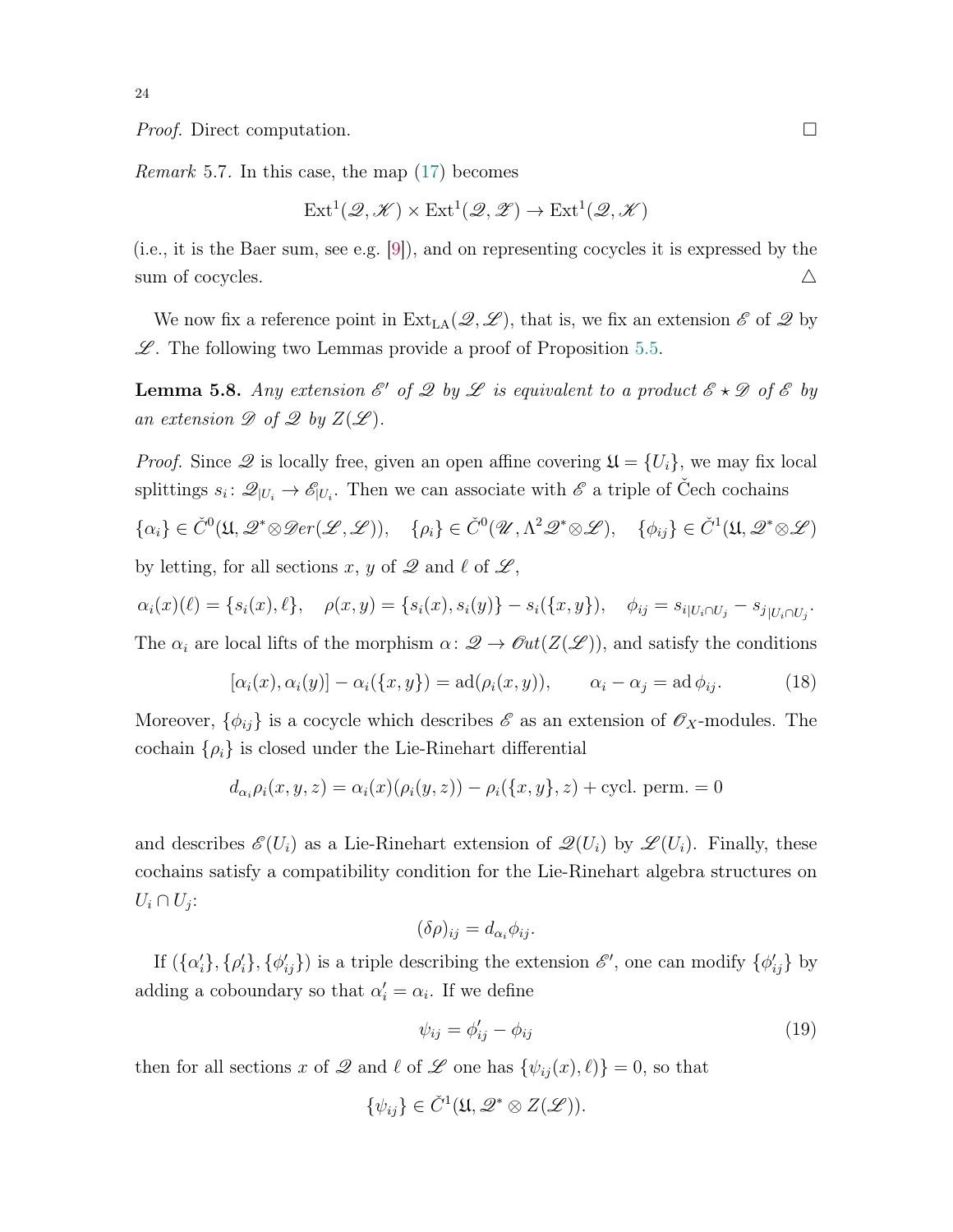We obtain therefore an extension of  $\mathscr{O}_X$ -modules

$$
0 \to Z(\mathscr{L}) \to \mathscr{D} \to \mathscr{Q} \to 0.
$$

Finally, we define a 2-cochain  $\{\sigma_i\} \in \check{C}^0(\mathfrak{U}, \Lambda^2 \mathcal{Q}^* \otimes \mathcal{L})$ 

<span id="page-24-0"></span>
$$
\sigma_i = \rho_i' - \rho_i. \tag{20}
$$

Since both  $\rho$  and  $\rho'$  satisfy the first condition in [\(18\)](#page-23-0),  $\{\sigma_i\}$  takes values in the centre  $Z(\mathscr{L})$ , and moreover it satisfies the conditions

$$
d_{\alpha_i}\sigma_i = 0, \qquad (\delta\sigma)_{ij} = d_{\alpha_i}\psi_{ij}.
$$

So the triple  $({\{\alpha_i\}}, {\{\sigma_i\}}, {\{\psi_{ij}\}})$  gives  $\mathscr D$  a Lie algebroid structure.

Equations [\(19\)](#page-23-1) and [\(20\)](#page-24-0) express the fact that  $\mathscr{E} \star \mathscr{D} \simeq \mathscr{E}'$ .

<span id="page-24-1"></span>**Lemma 5.9.** Given an extensions  $\mathscr E$  of  $\mathscr Q$  by  $\mathscr L$  and two extensions  $\mathscr D_1$ ,  $\mathscr D_2$  of  $\mathscr Q$  by  $Z(\mathscr{L})$ , the extensions  $\mathscr{E}_1 = \mathscr{E} \star \mathscr{D}_1$  and  $\mathscr{E}_2 = \mathscr{E} \star \mathscr{D}_2$  are equivalent if and only if  $\mathscr{D}_1$ and  $\mathscr{D}_2$  are equivalent.

*Proof.* If  $\mathscr{D}_1$  and  $\mathscr{D}_2$  are equivalent, then  $\mathscr{E}_1$  and  $\mathscr{E}_2$  are certainly equivalent. Let us prove the converse. One has a Lie algebroid morphism  $f: \mathscr{E}_1 \to \mathscr{E}_2$  such that the diagram



commutes. If  $\{\phi_{ij}\}\$ is a cocycle representing the extension class of  $\mathscr{E}$ , and  $\{\psi_{ij}^{(1)}\}\$ and  $\{\psi_{ij}^{(2)}\}$  are cocycles representing the extension classes of  $\mathscr{D}_1$  and  $\mathscr{D}_2$  respectively, then, as  $\mathscr{E}_1$  and  $\mathscr{E}_2$  are isomorphic as  $\mathscr{O}_X$ -modules,

$$
\phi_{ij} + \psi_{ij}^{(1)} = \phi_{ij} + \psi_{ij}^{(2)} + \chi_i - \chi_j
$$

for some 0-cocycle  $\chi$ . So the classes of  $\{\psi_{ij}^{(1)}\}$  and  $\{\psi_{ij}^{(2)}\}$  in  $\text{Ext}^1(\mathscr{Q}, Z(\mathscr{L}))$  coincide, i.e,  $\mathscr{D}_1$  and  $\mathscr{D}_2$  are equivalent as  $\mathscr{O}_X$ -module extensions. Then we identify  $\mathscr{D}_1$  and  $\mathscr{D}_2$ as  $\mathscr{O}_X$ -modules.

We can introduce local splittings  $\{s_i^1\}$ ,  $\{s_i^2\}$  for  $\mathscr{E}_1$  and  $\mathscr{E}_2$  with the corresponding representing triples. We can again redefine the cocycle (say)  $\{\phi_{ij}^{(2)}\}$  so that  $\alpha_i^{(1)} = \alpha_i^{(2)}$ i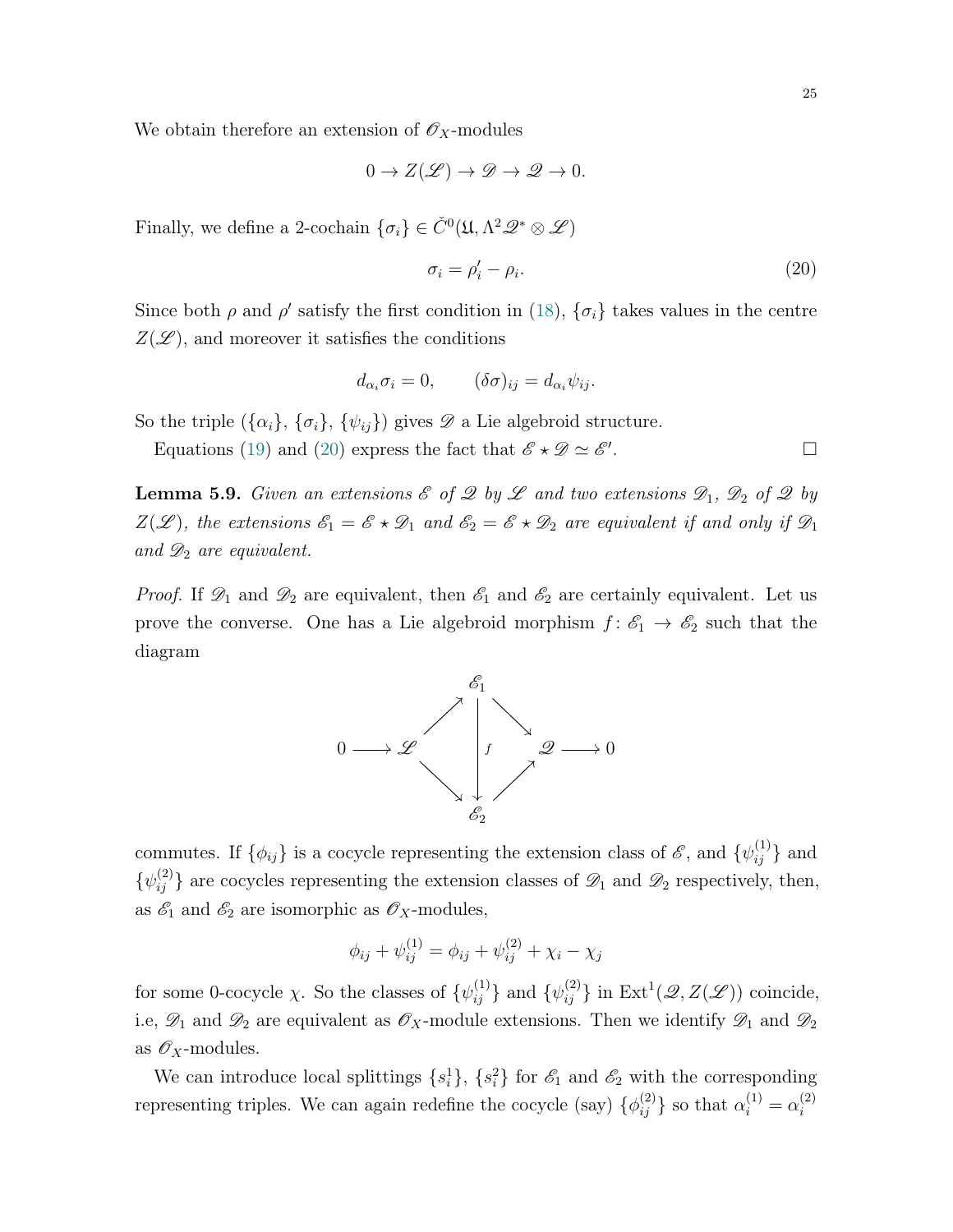(and we shall denote this  $\alpha_i$ ). We also introduce  $\{b_i\} \in \check{C}^0(\mathfrak{U}, \mathcal{Q}^* \otimes \mathcal{L})$  by letting  $f \circ s_i^{(1)} = b_i + s_i^{(2)}$  $i^{(2)}$ . As

$$
\alpha_i(x)(\ell) = f(\alpha_i(x)(\ell)) = \{f(s^{(1)}(x)), \ell\} = \alpha_i(x)(\ell) + \{b_i(x), \ell\},\
$$

 ${b_i}$  actually has values in  $Z(\mathcal{L})$ . The Lie algebroids  $\mathcal{D}_1$ ,  $\mathcal{D}_2$  are represented by the triples

$$
(\{\alpha_i\}, \{\sigma_i^{(j)} = \rho_i^{(j)} - \rho_i\}, \{\psi_{kl}^{(j)}\}), \quad j = 1, 2.
$$

Moreover, one has the equalities

$$
f(\rho_i^{(1)}(x, y)) = \rho_i^{(2)}(x, y) + \{s^{(2)}(x), b_i(y)\} - \{s^{(2)}(y), b_i(x)\} - b_i(\{x, y\})
$$
  

$$
= \rho_i(x, y) + \sigma_i^{(2)}(x, y) + (d_{\alpha_i}b_i)(x, y)
$$
  

$$
f(\rho_i^{(1)}(x, y)) = \rho_i(x, y) + \sigma_i^{(1)}(x, y)
$$

so that

$$
\sigma_i^{(2)} = \sigma_i^{(1)} - d_{\alpha_i} b_i.
$$

Therefore,  $\mathscr{D}_1$  and  $\mathscr{D}_2$  are equivalent.

*Proof of Proposition [5.5](#page-22-0).* After fixing an extension  $\mathscr{E}_0$ , given any other extension  $\mathscr{E}$  we can realize it as  $\mathscr{E}_0 \star \mathscr{D}$ ; the extension  $\mathscr{D}$  gives an element in  $\mathbb{H}^2(\mathscr{Q}; Z(\mathscr{L}))^{(1)}$ , which as a consequence of Lemma [5.9](#page-24-1) only depends on the equivalence class of  $\mathscr{E}$ . The resulting map  $\text{Ext}_{\text{LA}}(\mathscr{Q},\mathscr{L}) \to \mathbb{H}^2(\mathscr{Q};Z(\mathscr{L}))^{(1)}$  is bijective because it is so in the abelian case.  $\Box$ 

It is clear that we have proved that  $\text{Ext}_{LA}(\mathscr{Q}, \mathscr{L})$  is a torsor over  $\mathbb{H}^2(\mathscr{Q}; Z(\mathscr{L}))^{(1)}$ . This completes the proof of Theorem [1.1](#page-2-0) in the nonabelian case.

## <span id="page-25-0"></span>**REFERENCES**

- <span id="page-25-4"></span>[1] A. BEĬLINSON AND J. BERNSTEIN, A Proof of Jantzen Conjectures, in I. M. Gel'fand Seminar, vol. 16 of Adv. Soviet Math., Amer. Math. Soc., Providence, RI, 1993, pp. 1–50.
- <span id="page-25-2"></span>[2] U. Bruzzo, Lie algebroid cohomology as a derived functor, J. Algebra, 483 (2017), pp. 245–261.
- <span id="page-25-1"></span>[3] U. BRUZZO, I. MENCATTINI, V. RUBTSOV, AND P. TORTELLA, Nonabelian Lie algebroid extensions, Int. J. Math., 26 (2015), p. 1550040 (26 pages).
- <span id="page-25-5"></span>[4] J. M. CASAS, M. LADRA, AND T. PIRASHVILI, Triple cohomology of Lie-Rinehart algebras and the canonical class of associative algebras, J. Algebra, 291 (2005), pp. 144–163.
- <span id="page-25-6"></span>[5] S. Eilenberg and S. MacLane, Cohomology theory in abstract groups. II. Group extensions with a non-Abelian kernel, Ann. of Math. (2), 48 (1947), pp. 326–341.
- <span id="page-25-3"></span>[6] B. ENRIQUEZ AND V. RUBTSOV, *Quantizations of the Hitchin and Beauville-Mukai integrable* systems, Mosc. Math. J., 5 (2005), pp. 329–370.

26